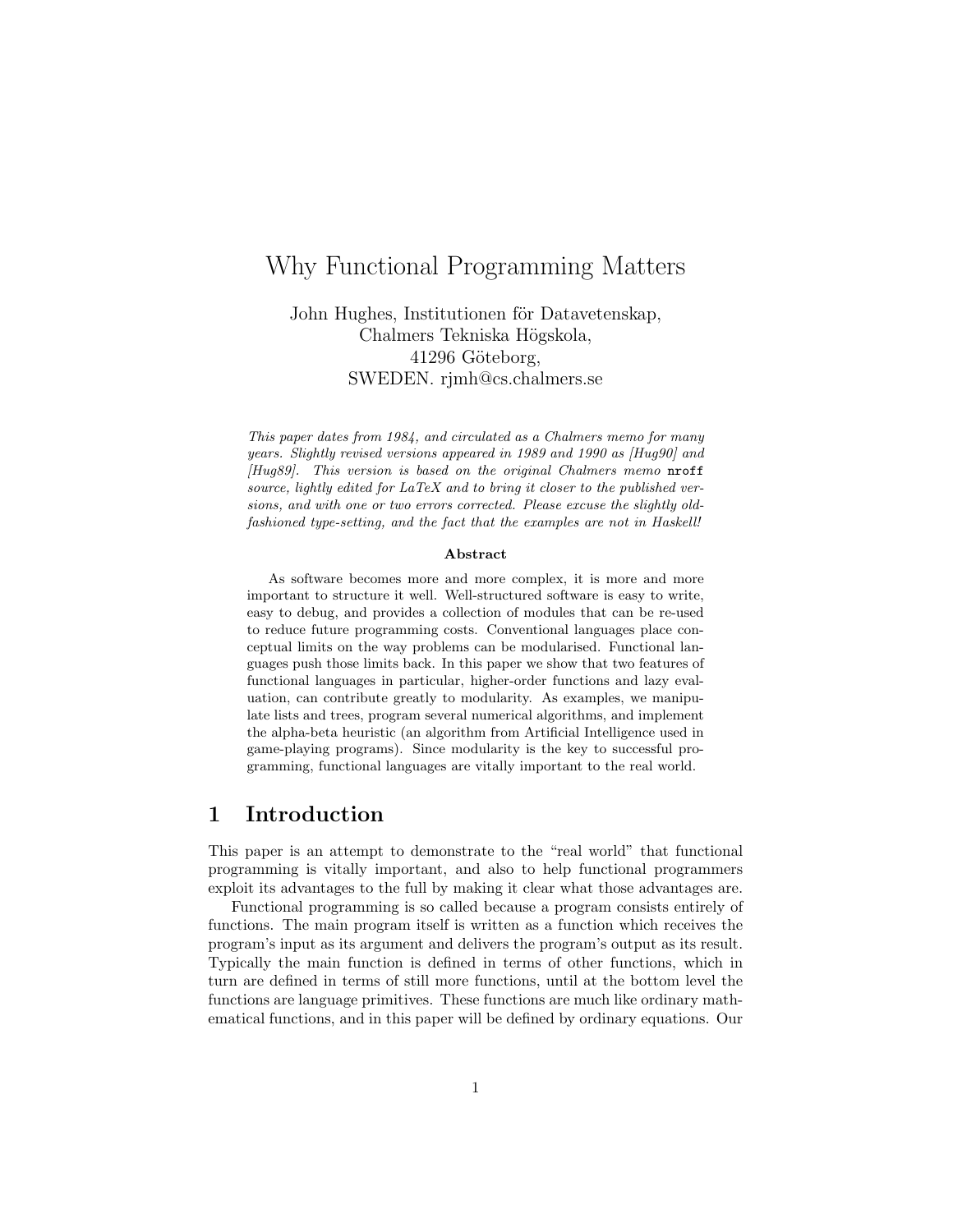notation follows Turner's language Miranda(TM) [Tur85], but should be readable with no prior knowledge of functional languages. (Miranda is a trademark of Research Software Ltd.)

The special characteristics and advantages of functional programming are often summed up more or less as follows. Functional programs contain no assignment statements, so variables, once given a value, never change. More generally, functional programs contain no side-effects at all. A function call can have no effect other than to compute its result. This eliminates a major source of bugs, and also makes the order of execution irrelevant - since no side-effect can change the value of an expression, it can be evaluated at any time. This relieves the programmer of the burden of prescribing the flow of control. Since expressions can be evaluated at any time, one can freely replace variables by their values and vice versa - that is, programs are "referentially transparent". This freedom helps make functional programs more tractable mathematically than their conventional counterparts.

Such a catalogue of "advantages" is all very well, but one must not be surprised if outsiders don't take it too seriously. It says a lot about what functional programming is not (it has no assignment, no side effects, no flow of control) but not much about what it is. The functional programmer sounds rather like a medieval monk, denying himself the pleasures of life in the hope that it will make him virtuous. To those more interested in material benefits, these "advantages" are not very convincing.

Functional programmers argue that there are great material benefits - that a functional programmer is an order of magnitude more productive than his conventional counterpart, because functional programs are an order of magnitude shorter. Yet why should this be? The only faintly plausible reason one can suggest on the basis of these "advantages" is that conventional programs consist of 90% assignment statements, and in functional programs these can be omitted! This is plainly ridiculous. If omitting assignment statements brought such enormous benefits then FORTRAN programmers would have been doing it for twenty years. It is a logical impossibility to make a language more powerful by omitting features, no matter how bad they may be.

Even a functional programmer should be dissatisfied with these so-called advantages, because they give him no help in exploiting the power of functional languages. One cannot write a program which is particularly lacking in assignment statements, or particularly referentially transparent. There is no yardstick of program quality here, and therefore no ideal to aim at.

Clearly this characterisation of functional programming is inadequate. We must find something to put in its place - something which not only explains the power of functional programming, but also gives a clear indication of what the functional programmer should strive towards.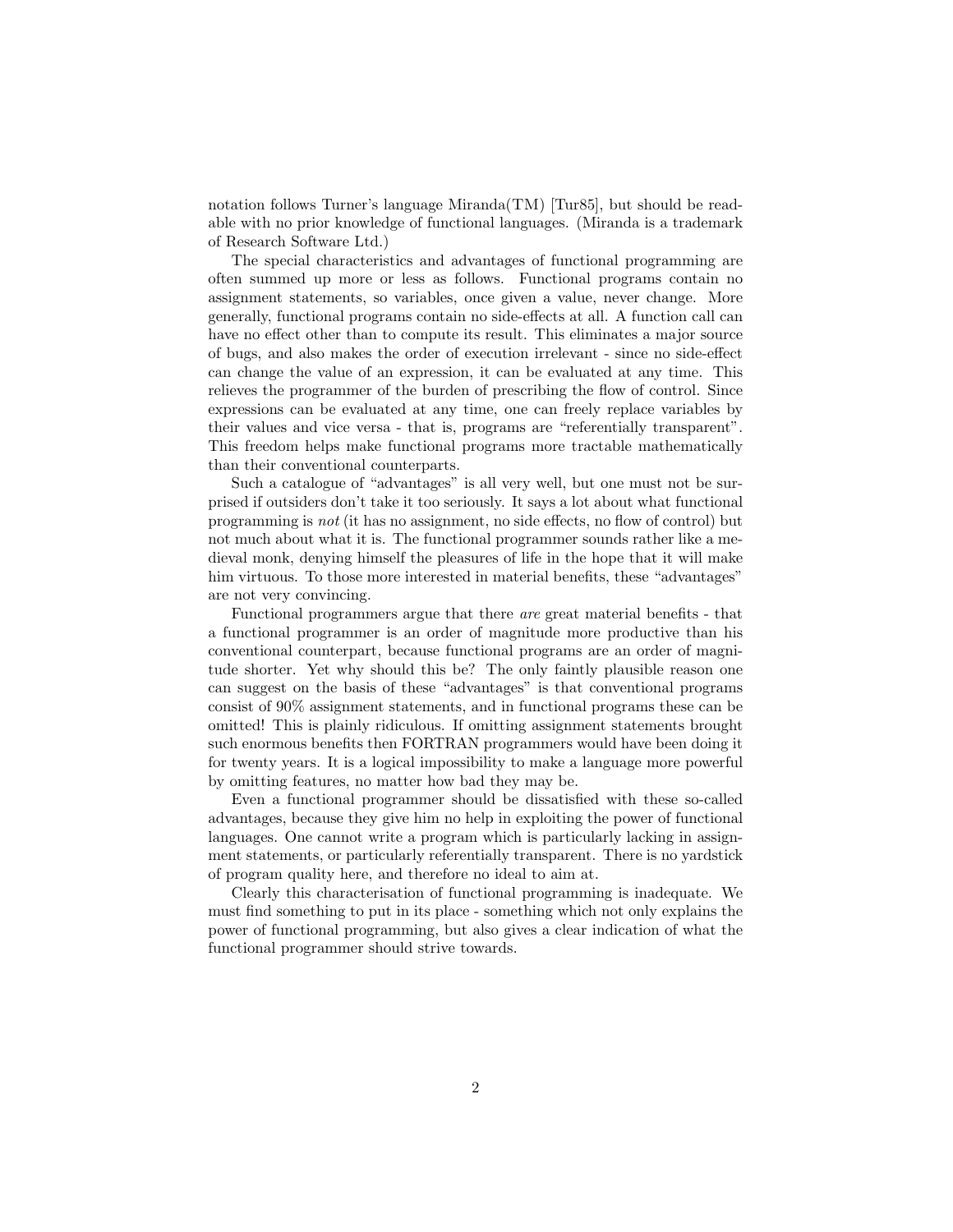## 2 An Analogy with Structured Programming

It is helpful to draw an analogy between functional and structured programming. In the past, the characteristics and advantages of structured programming have been summed up more or less as follows. Structured programs contain no goto statements. Blocks in a structured program do not have multiple entries or exits. Structured programs are more tractable mathematically than their unstructured counterparts. These "advantages" of structured programming are very similar in spirit to the "advantages" of functional programming we discussed earlier. They are essentially negative statements, and have led to much fruitless argument about "essential gotos" and so on.

With the benefit of hindsight, it is clear that these properties of structured programs, although helpful, do not go to the heart of the matter. The most important difference between structured and unstructured programs is that structured programs are designed in a modular way. Modular design brings with it great productivity improvements. First of all, small modules can be coded quickly and easily. Secondly, general purpose modules can be re-used, leading to faster development of subsequent programs. Thirdly, the modules of a program can be tested independently, helping to reduce the time spent debugging.

The absence of gotos, and so on, has very little to do with this. It helps with "programming in the small", whereas modular design helps with "programming in the large". Thus one can enjoy the benefits of structured programming in FORTRAN or assembly language, even if it is a little more work.

It is now generally accepted that modular design is the key to successful programming, and languages such as Modula-II [Wir82], Ada [oD80] and Standard ML [MTH90] include features specifically designed to help improve modularity. However, there is a very important point that is often missed. When writing a modular program to solve a problem, one first divides the problem into subproblems, then solves the sub-problems and combines the solutions. The ways in which one can divide up the original problem depend directly on the ways in which one can glue solutions together. Therefore, to increase ones ability to modularise a problem conceptually, one must provide new kinds of glue in the programming language. Complicated scope rules and provision for separate compilation only help with clerical details; they offer no new conceptual tools for decomposing problems.

One can appreciate the importance of glue by an analogy with carpentry. A chair can be made quite easily by making the parts - seat, legs, back etc. and sticking them together in the right way. But this depends on an ability to make joints and wood glue. Lacking that ability, the only way to make a chair is to carve it in one piece out of a solid block of wood, a much harder task. This example demonstrates both the enormous power of modularisation and the importance of having the right glue.

Now let us return to functional programming. We shall argue in the remainder of this paper that functional languages provide two new, very important kinds of glue. We shall give many examples of programs that can be modularised in new ways, and thereby greatly simplified. This is the key to functional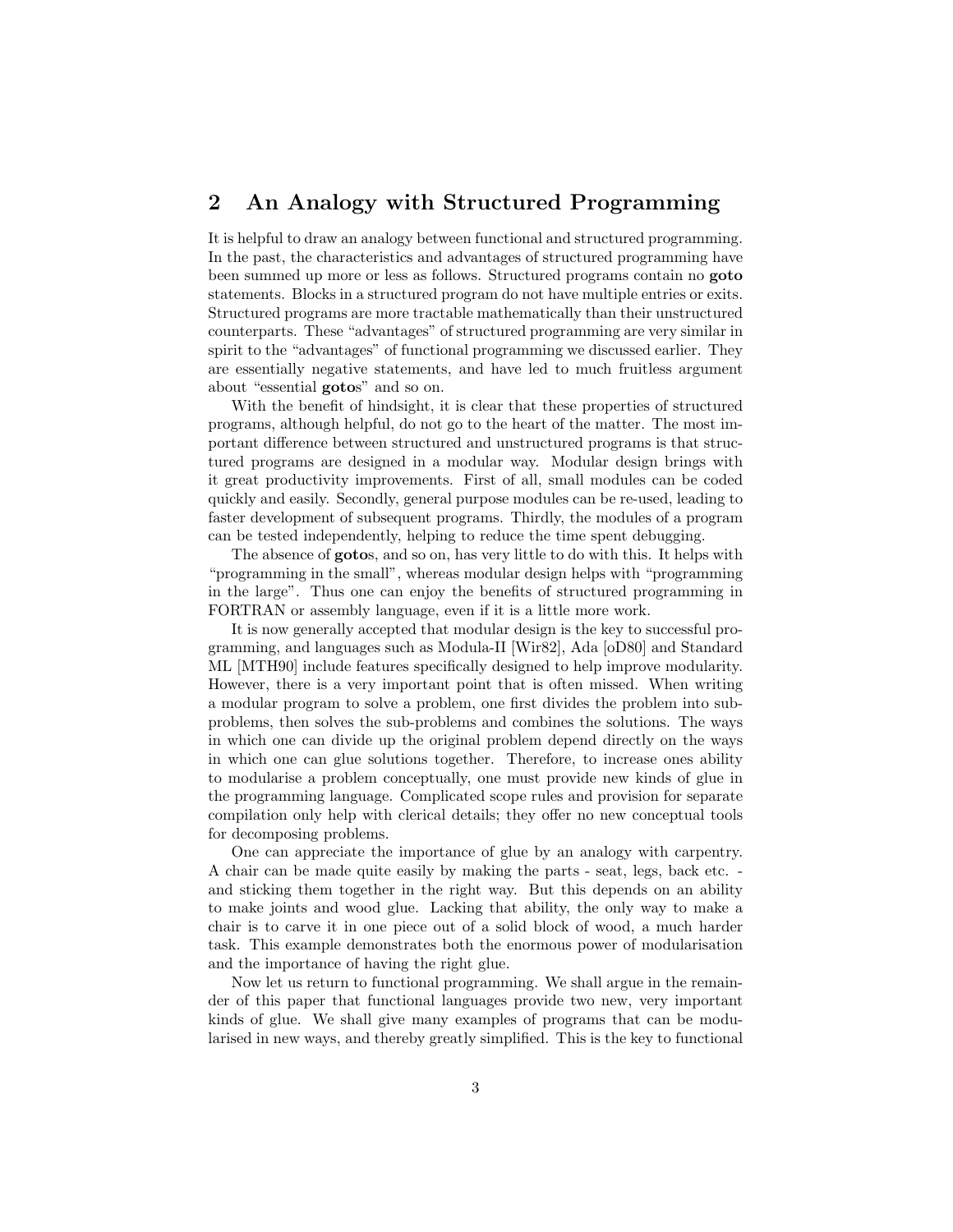programming's power - it allows greatly improved modularisation. It is also the goal for which functional programmers must strive - smaller and simpler and more general modules, glued together with the new glues we shall describe.

## 3 Glueing Functions Together

The first of the two new kinds of glue enables simple functions to be glued together to make more complex ones. It can be illustrated with a simple listprocessing problem - adding up the elements of a list. We define lists by

listof  $X ::= nil$  | cons X (listof X)

which means that a list of Xs (whatever X is) is either nil, representing a list with no elements, or it is a cons of an X and another list of Xs. A cons represents a list whose first element is the X and whose second and subsequent elements are the elements of the other list of Xs. X here may stand for any type - for example, if X is "integer" then the definition says that a list of integers is either empty or a cons of an integer and another list of integers. Following normal practice, we will write down lists simply by enclosing their elements in square brackets, rather than by writing conses and nils explicitly. This is simply a shorthand for notational convenience. For example,

| - [1       | means nil |                                      |
|------------|-----------|--------------------------------------|
| <b>F11</b> |           | means cons 1 nil                     |
| [1, 2, 3]  |           | means $\cos 1$ (cons 2 (cons 3 nil)) |

The elements of a list can be added up by a recursive function sum. Sum must be defined for two kinds of argument: an empty list (nil), and a cons. Since the sum of no numbers is zero, we define

```
sum \ nil = 0
```
and since the sum of a cons can be calculated by adding the first element of the list to the sum of the others, we can define

 $sum (cons num list) = num + sum list$ 

Examining this definition, we see that only the boxed parts below are specific to computing a sum.

```
+---+
sum nil = | 0 |+---+
                            +---+sum (cons num list) = num | + | sum list
                            + - - - +
```
This means that the computation of a sum can be modularised by glueing together a general recursive pattern and the boxed parts. This recursive pattern is conventionally called reduce and so sum can be expressed as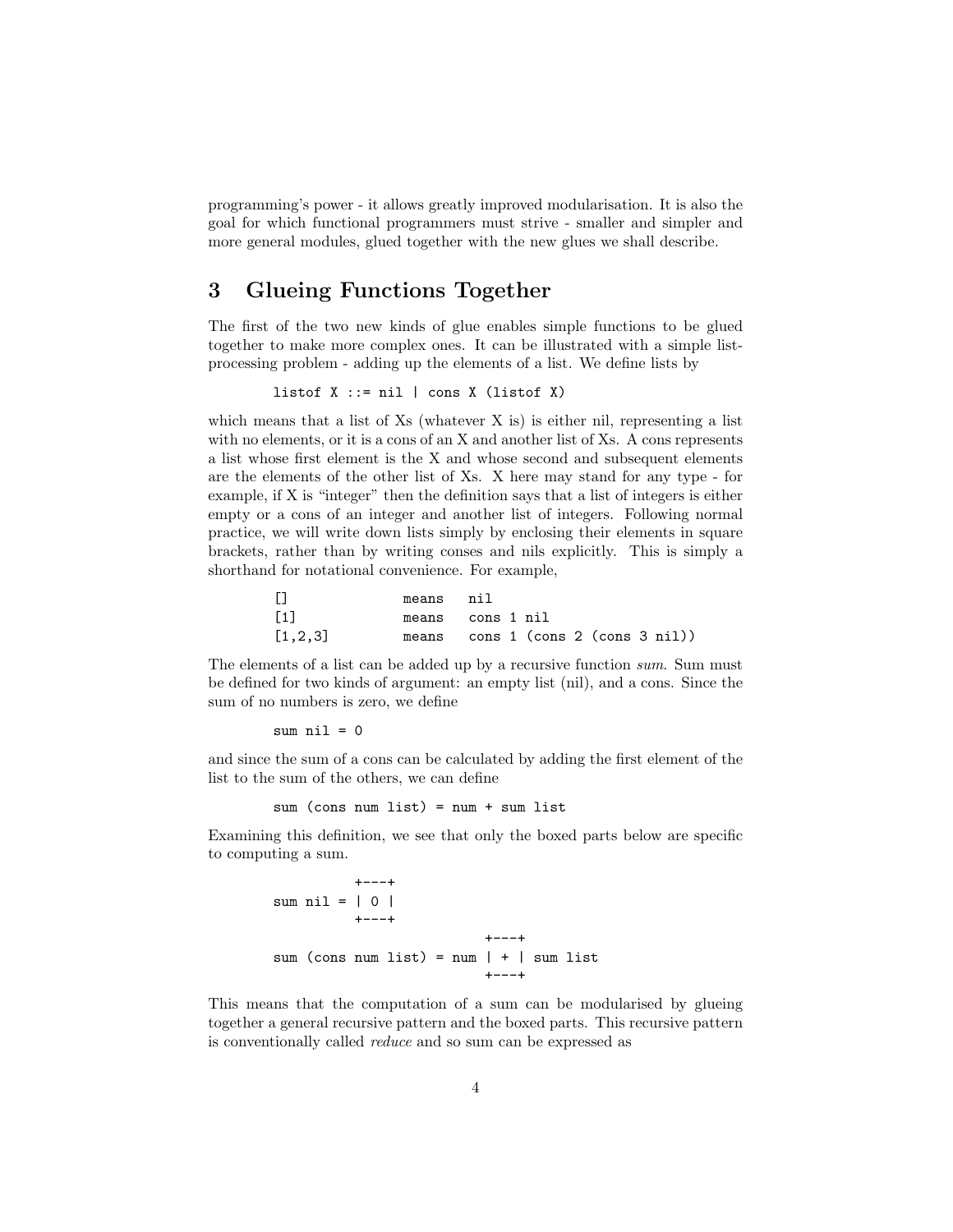sum = reduce add 0

where for convenience reduce is passed a two argument function *add* rather than an operator. Add is just defined by

add  $x y = x + y$ 

The definition of reduce can be derived just by parameterising the definition of sum, giving

```
(\text{reduce } f x) \text{ nil} = x(\text{reduce } f x) (\text{cons } a 1) = f a ((\text{reduce } f x) 1)
```
Here we have written brackets around (reduce  $f(x)$  to make it clear that it replaces sum. Conventionally the brackets are omitted, and so ((reduce f x) l) is written as (reduce f x l). A function of 3 arguments such as reduce, applied to only 2 is taken to be a function of the one remaining argument, and in general, a function of n arguments applied to only  $m(< n)$  is taken to be a function of the  $n - m$  remaining ones. We will follow this convention in future.

Having modularised sum in this way, we can reap benefits by re-using the parts. The most interesting part is reduce, which can be used to write down a function for multiplying together the elements of a list with no further programming:

product = reduce multiply 1

It can also be used to test whether any of a list of booleans is true

anytrue = reduce or false

or whether they are all true

alltrue = reduce and true

One way to understand (reduce f a) is as a function that replaces all occurrences of cons in a list by f, and all occurrences of nil by a. Taking the list [1,2,3] as an example, since this means

cons 1 (cons 2 (cons 3 nil))

then (reduce add 0) converts it into

add 1 (add 2 (add 3 0)) = 6

and (reduce multiply 1) converts it into

multiply 1 (multiply 2 (multiply  $3 \t1)$ ) = 6

Now it is obvious that (reduce cons nil) just copies a list. Since one list can be appended to another by consing its elements onto the front, we find

append  $a$   $b$  = reduce cons  $b$   $a$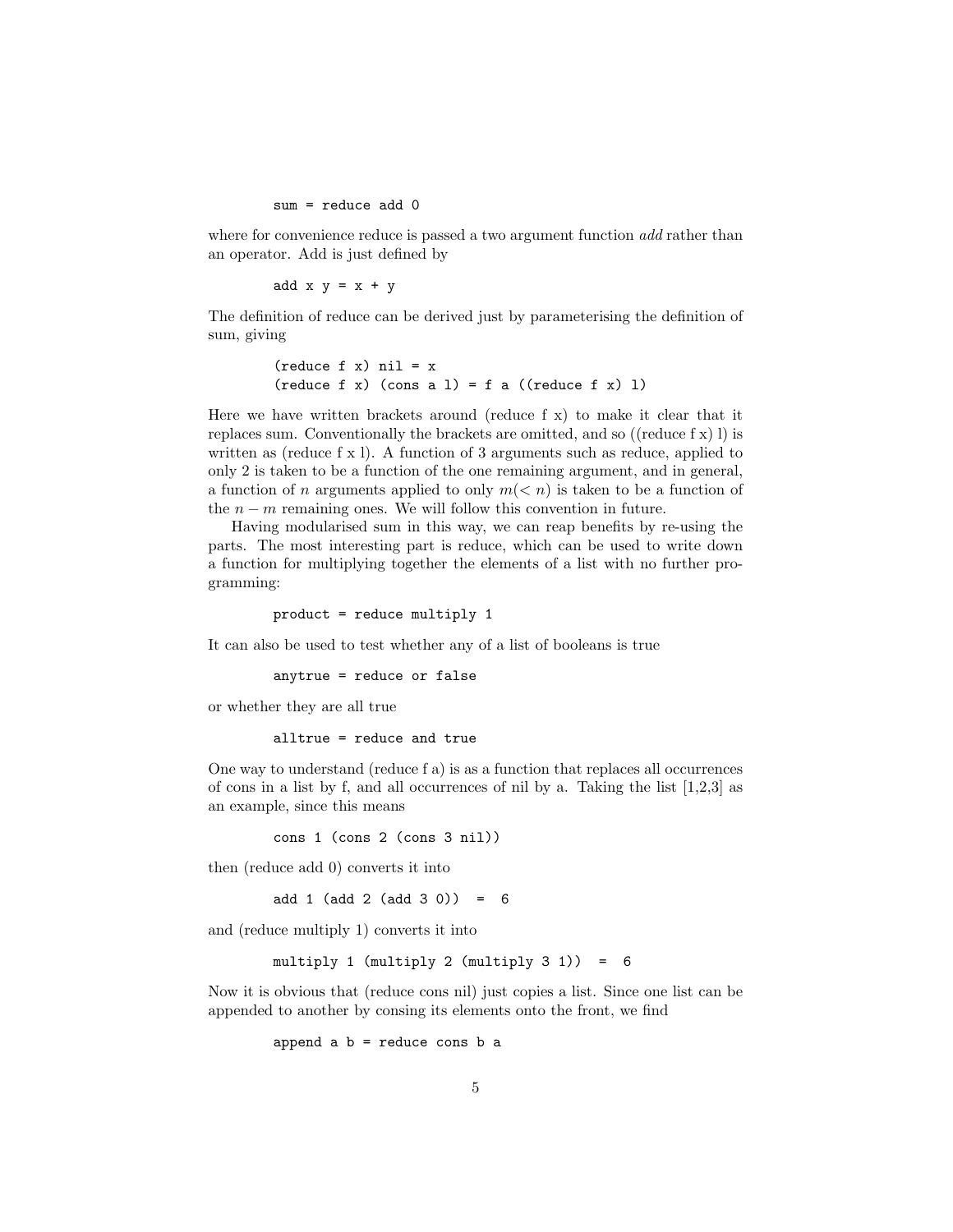As an example,

```
append [1,2] [3,4] = reduce cons [3,4] [1,2]= (reduce cons [3,4]) (cons 1 (cons 2 nil))
                   = cons 1 (cons 2 [3,4]))
                        (replacing cons by cons and nil by [3,4])
                   = [1, 2, 3, 4]
```
A function to double all the elements of a list could be written as

```
doubleall = reduce doubleandcons nil
where doubleandcons num list = cons (2*num) list
```
Doubleandcons can be modularised even further, first into

```
doubleandcons = fandcons double
where double n = 2*nfandcons f el list = cons (f el) list
```
and then by

fandcons  $f = const$ .  $f$ 

where "." (function composition, a standard operator) is defined by

 $(f g) h = f (g h)$ 

We can see that the new definition of fandcons is correct by applying it to some arguments:

```
fandcons f el = (cons f) el
                    = cons (f el)
so fandcons f el list = cons (f el) list
```
The final version is

doubleall = reduce (cons . double) nil

With one further modularisation we arrive at

doubleall = map double map f = reduce (cons . f) nil

where map applies any function f to all the elements of a list. Map is another generally useful function.

We can even write down a function to add up all the elements of a matrix, represented as a list of lists. It is

summatrix = sum . map sum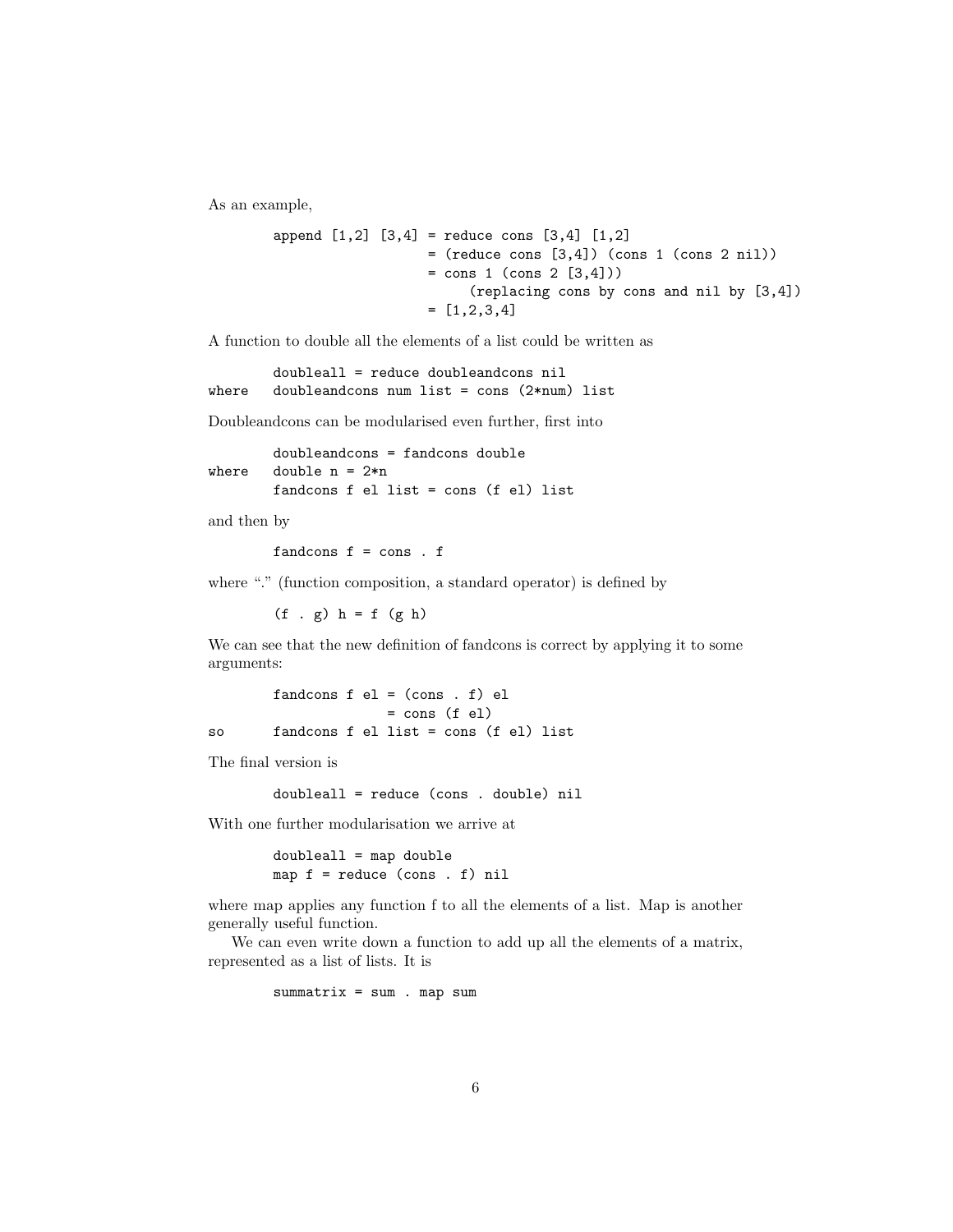The map sum uses sum to add up all the rows, and then the left-most sum adds up the row totals to get the sum of the whole matrix.

These examples should be enough to convince the reader that a little modularisation can go a long way. By modularising a simple function (sum) as a combination of a "higher order function" and some simple arguments, we have arrived at a part (reduce) that can be used to write down many other functions on lists with no more programming effort. We do not need to stop with functions on lists. As another example, consider the datatype of ordered labelled trees, defined by

treeof  $X ::= node X (listof (treeof X))$ 

This definition says that a tree of Xs is a node, with a label which is an X, and a list of subtrees which are also trees of Xs. For example, the tree



would be represented by

```
node 1
    (cons (node 2 nil)
          (cons (node 3
                      (cons (node 4 nil) nil))
                 nil))
```
Instead of considering an example and abstracting a higher order function from it, we will go straight to a function redtree analogous to reduce. Recall that reduce took two arguments, something to replace cons with, and something to replace nil with. Since trees are built using node, cons and nil, redtree must take three arguments - something to replace each of these with. Since trees and lists are of different types, we will have to define two functions, one operating on each type. Therefore we define

```
redtree f g a (node label subtrees) =
        f label (redtree' f g a subtrees)
redtree' f g a (cons subtree rest) =
        g (redtree f g a subtree) (redtree' f g a rest)
redtree' f g a nil = a
```
Many interesting functions can be defined by glueing redtree and other functions together. For example, all the labels in a tree of numbers can be added together using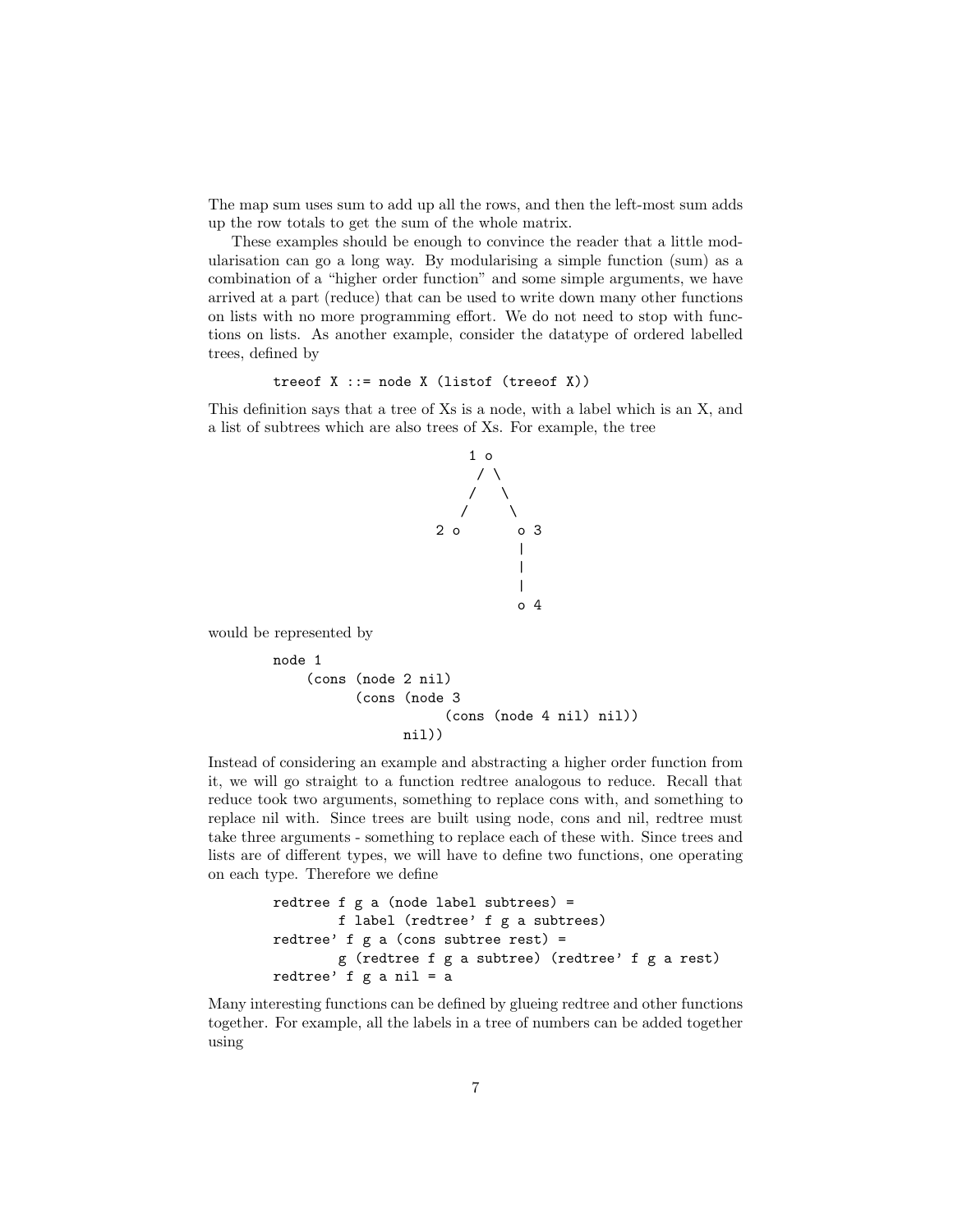sumtree = redtree add add 0

Taking the tree we wrote down earlier as an example, sumtree gives

```
add 1
    (add (add 2 0)
          (add (add 3
                     (add (add 4 0) 0))
               0))
= 10
```
A list of all the labels in a tree can be computed using

```
labels = redtree cons append nil
```
The same example gives

```
cons 1
    (append (cons 2 nil)
             (append (cons 3
                            (append (cons 4 nil) nil))
                     nil))
=[1, 2, 3, 4]
```
Finally, one can define a function analogous to map which applies a function f to all the labels in a tree:

```
maptree f = redtree (node . f) cons nil
```
All this can be achieved because functional languages allow functions which are indivisible in conventional programming languages to be expressed as a combination of parts - a general higher order function and some particular specialising functions. Once defined, such higher order functions allow many operations to be programmed very easily. Whenever a new datatype is defined higher order functions should be written for processing it. This makes manipulating the datatype easy, and also localises knowledge about the details of its representation. The best analogy with conventional programming is with extensible languages - it is as though the programming language can be extended with new control structures whenever desired.

## 4 Glueing Programs Together

The other new kind of glue that functional languages provide enables whole programs to be glued together. Recall that a complete functional program is just a function from its input to its output. If f and g are such programs, then (g . f) is a program which, when applied to its input, computes

g (f input)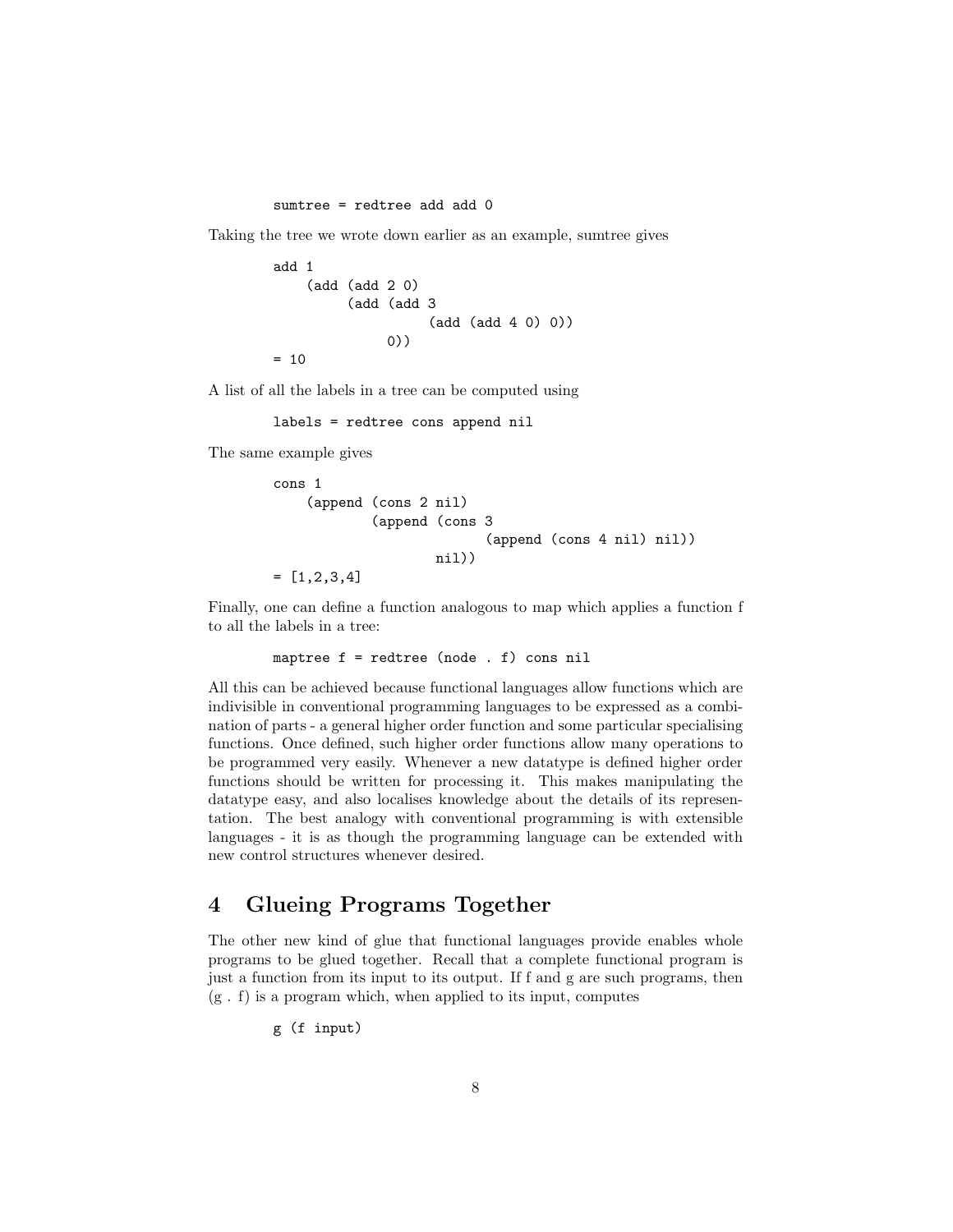The program f computes its output which is used as the input to program g. This might be implemented conventionally by storing the output from f in a temporary file. The problem with this is that the temporary file might occupy so much memory that it is impractical to glue the programs together in this way. Functional languages provide a solution to this problem. The two programs f and g are run together in strict synchronisation. F is only started once g tries to read some input, and only runs for long enough to deliver the output g is trying to read. Then f is suspended and g is run until it tries to read another input. As an added bonus, if g terminates without reading all of f's output then f is aborted. F can even be a non-terminating program, producing an infinite amount of output, since it will be terminated forcibly as soon as g is finished. This allows termination conditions to be separated from loop bodies - a powerful modularisation.

Since this method of evaluation runs f as little as possible, it is called "lazy evaluation". It makes it practical to modularise a program as a generator which constructs a large number of possible answers, and a selector which chooses the appropriate one. While some other systems allow programs to be run together in this manner, only functional languages use lazy evaluation uniformly for every function call, allowing any part of a program to be modularised in this way. Lazy evaluation is perhaps the most powerful tool for modularisation in the functional programmer's repertoire.

### 4.1 Newton-Raphson Square Roots

We will illustrate the power of lazy evaluation by programming some numerical algorithms. First of all, consider the Newton-Raphson algorithm for finding square roots. This algorithm computes the square root of a number N by starting from an initial approximation a0 and computing better and better ones using the rule

$$
a(n+1) = (a(n) + N/a(n)) / 2
$$

If the approximations converge to some limit a, then

 $a = (a + N/a) / 2$ so  $2a = a + N/a$  $a = N/a$  $a*a = N$  $a = squareroot(N)$ 

In fact the approximations converge rapidly to a limit. Square root programs take a tolerance (eps) and stop when two successive approximations differ by less than eps.

The algorithm is usually programmed more or less as follows:

C N IS CALLED ZN HERE SO THAT IT HAS THE RIGHT TYPE  $X = AO$  $Y = AO + 2.*EPS$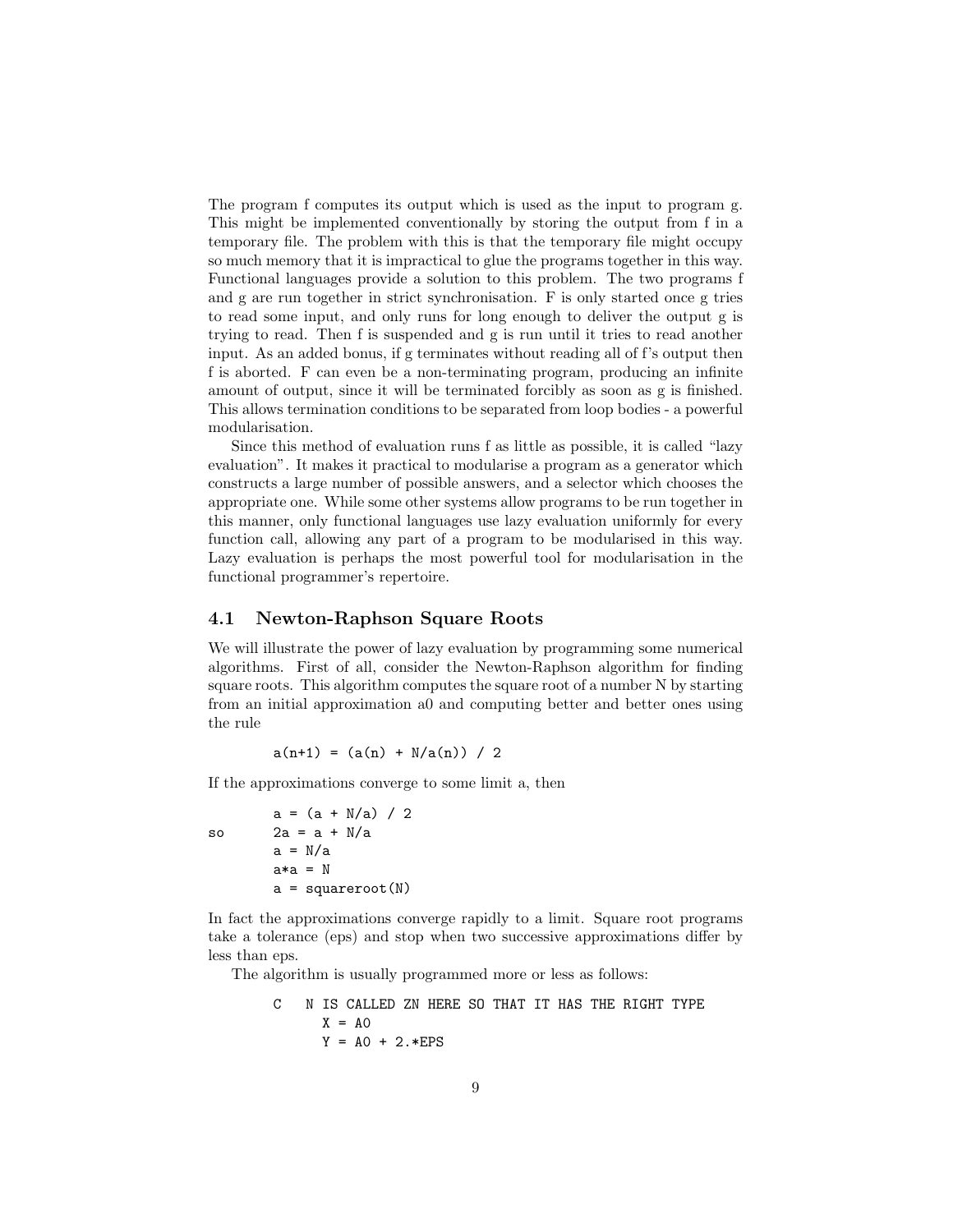```
C THE VALUE OF Y DOES NOT MATTER SO LONG AS ABS(X-Y).GT.EPS
100 IF (ABS(X-Y).LE.EPS) GOTO 200
     Y = XX = (X + ZN/X) / 2.
     GOTO 100
200 CONTINUE
C THE SQUARE ROOT OF ZN IS NOW IN X
```
This program is indivisible in conventional languages. We will express it in a more modular form using lazy evaluation, and then show some other uses to which the parts may be put.

Since the Newton-Raphson algorithm computes a sequence of approximations it is natural to represent this explicitly in the program by a list of approximations. Each approximation is derived from the previous one by the function

next  $N x = (x + N/x) / 2$ 

so (next N) is the function mapping one approximation onto the next. Calling this function f, the sequence of approximations is

[ $a0, f a0, f(f a0), f(f(f a0)), \ldots$ ]

We can define a function to compute this:

repeat  $f$   $a$  = cons a (repeat  $f$  ( $f$   $a$ ))

so that the list of approximations can be computed by

repeat (next N) a0

Repeat is an example of a function with an "infinite" output - but it doesn't matter, because no more approximations will actually be computed than the rest of the program requires. The infinity is only potential: all it means is that any number of approximations can be computed if required, repeat itself places no limit.

The remainder of a square root finder is a function *within*, that takes a tolerance and a list of approximations and looks down the list for two successive approximations that differ by no more than the given tolerance. It can be defined by

```
within eps (cons a (cons b rest)) =
       = b, \text{if abs}(a-b) \leq \text{eps}= within eps (cons b rest), otherwise
```
Putting the parts together,

```
sqrt a0 eps N = within eps (repeat (next N) a0)
```
Now that we have the parts of a square root finder, we can try combining them in different ways. One modification we might wish to make is to wait for the ratio between successive approximations to approach one, rather than for the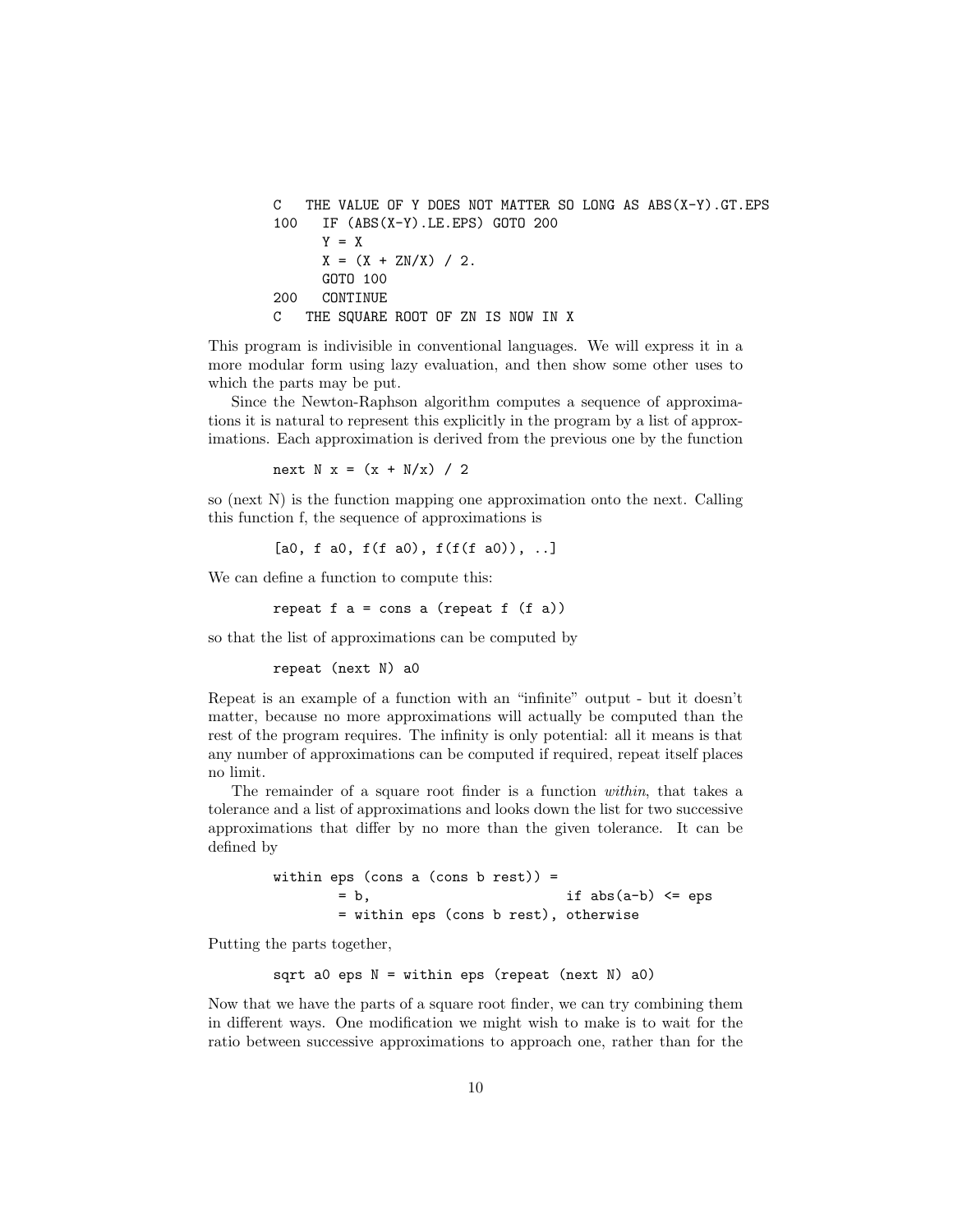difference to approach zero. This is more appropriate for very small numbers (when the difference between successive approximations is small to start with) and for very large ones (when rounding error could be much larger than the tolerance). It is only necessary to define a replacement for within:

```
relative eps (cons a (cons b rest)) =
      = b, if abs(a-b) < = eps*abs b= relative eps (cons b rest), otherwise
```
Now a new version of sqrt can be defined by

relativesqrt a0 eps  $N =$  relative eps (repeat (next N) a0)

It is not necessary to rewrite the part that generates approximations.

### 4.2 Numerical Differentiation

We have re-used the sequence of approximations to a square root. Of course, it is also possible to re-use within and relative with any numerical algorithm that generates a sequence of approximations. We will do so in a numerical differentiation algorithm.

The result of differentiating a function at a point is the slope of the function's graph at that point. It can be estimated quite easily by evaluating the function at the given point and at another point nearby and computing the slope of a straight line between the two points. This assumes that, if the two points are close enough together then the graph of the function will not curve much in between. This gives the definition

```
easydiff f \times h = (f(x+h)-f x) / h
```
In order to get a good approximation the value of h should be very small. Unfortunately, if h is too small then the two values  $f(x+h)$  and  $f(x)$  are very close together, and so the rounding error in the subtraction may swamp the result. How can the right value of h be chosen? One solution to this dilemma is to compute a sequence of approximations with smaller and smaller values of h, starting with a reasonably large one. Such a sequence should converge to the value of the derivative, but will become hopelessly inaccurate eventually due to rounding error. If (within eps) is used to select the first approximation that is accurate enough then the risk of rounding error affecting the result can be much reduced. We need a function to compute the sequence:

> differentiate h0 f  $x = map$  (easydiff f x) (repeat halve h0) halve  $x = x/2$

Here h0 is the initial value of h, and successive values are obtained by repeated halving. Given this function, the derivative at any point can be computed by

```
within eps (differentiate h0 f x)
```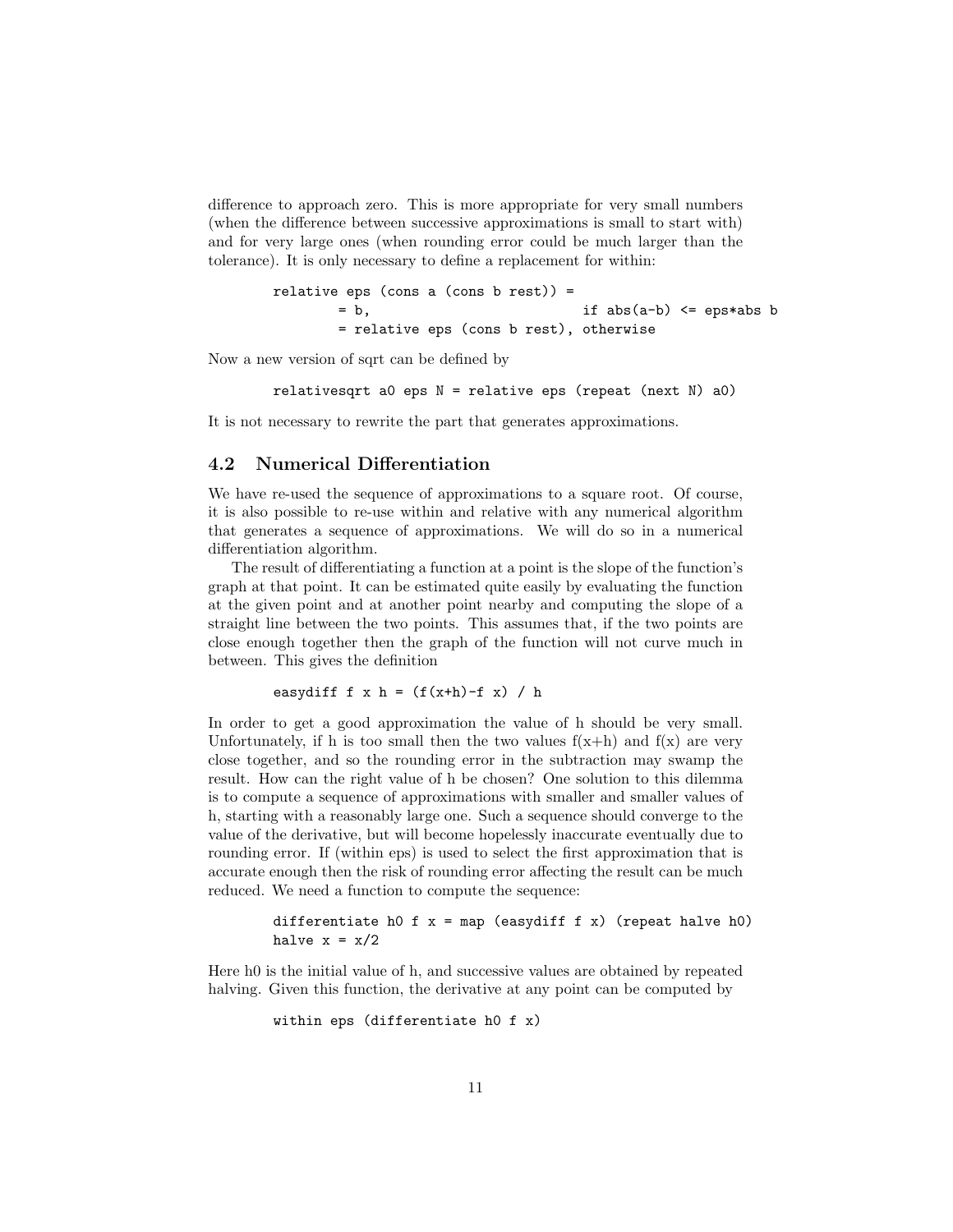Even this solution is not very satisfactory because the sequence of approximations converges fairly slowly. A little simple mathematics can help here. The elements of the sequence can be expressed as

the right answer + an error term involving h

and it can be shown theoretically that the error term is roughly proportional to a power of h, so that it gets smaller as h gets smaller. Let the right answer be A, and the error term be  $B^*h^{**}n$ . Since each approximation is computed using a value of h twice that used for the next one, any two successive approximations can be expressed as

 $a(i) = A + B*(2**n)*(h**n)$ and  $a(i+1) = A + B*(h**n)$ 

Now the error term can be eliminated. We conclude

 $a(i+1)*(2**n) - a(i)$ A = --------------------  $2***n - 1$ 

Of course, since the error term is only roughly a power of h this conclusion is also approximate, but it is a much better approximation. This improvement can be applied to all successive pairs of approximations using the function

```
elimerror n (cons a (cons b rest)) =
       = cons ((b*(2**n)-a)/(2**n-1)) (elimerror n (cons b rest))
```
Eliminating error terms from a sequence of approximations yields another sequence which converges much more rapidly.

One problem remains before we can use elimerror - we have to know the right value of n. This is difficult to predict in general, but is easy to measure. It is not difficult to show that the following function estimates it correctly, but we won't include the proof here.

```
order (cons a (cons b (cons c rest))) =
       = round(log2( (a-c)/(b-c) - 1 ))
round x = x rounded to the nearest integer
log2 x = the logarithm of x to the base 2
```
Now a general function to improve a sequence of approximations can be defined:

improve s = elimerror (order s) s

The derivative of a function f can be computed more efficiently using improve, as follows

```
within eps (improve (differentiate h0 f x))
```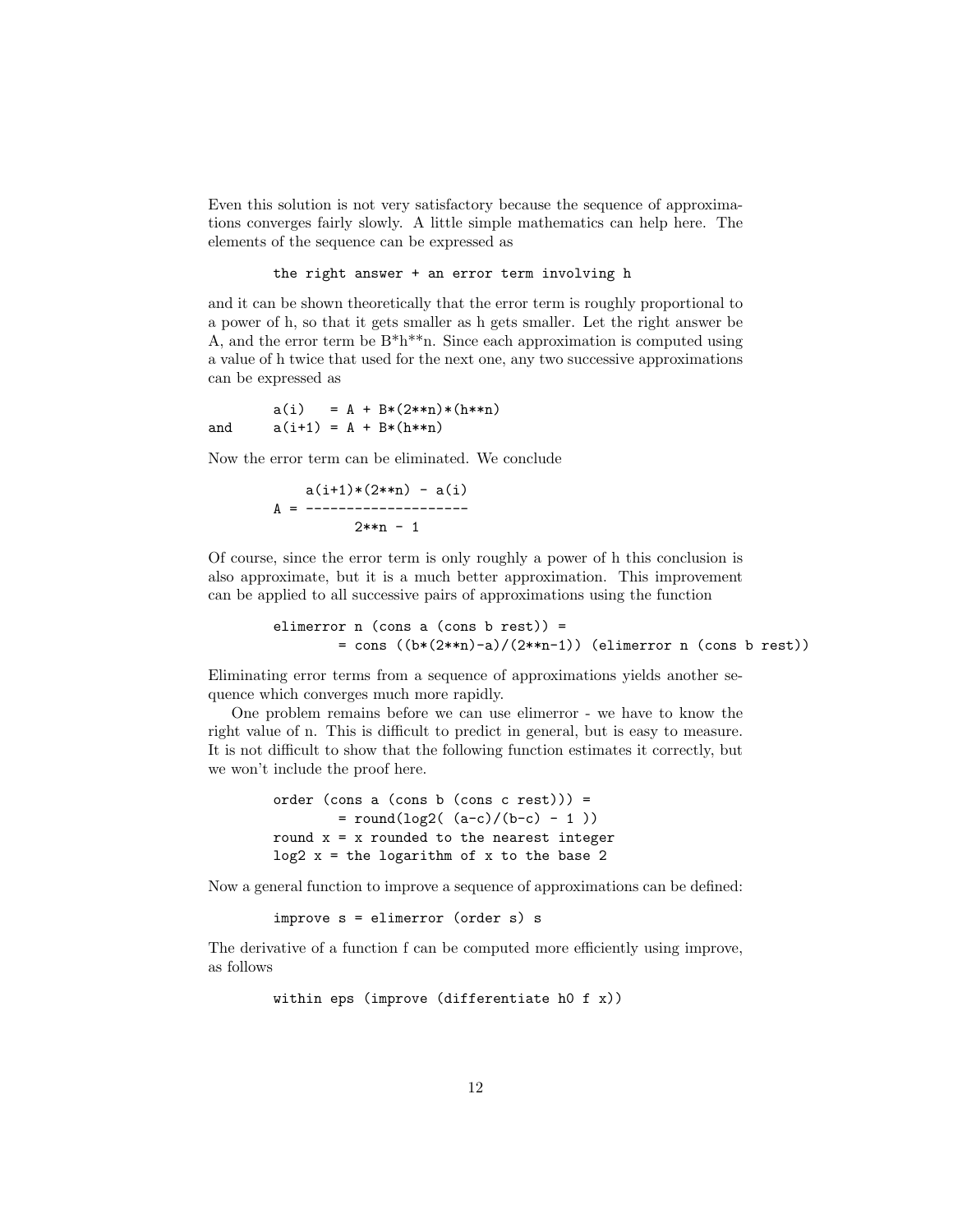Improve only works on sequences of approximations which are computed using a parameter h, which is halved between each approximation. However, if it is applied to such a sequence its result is also such a sequence! This means that a sequence of approximations can be improved more than once. A different error term is eliminated each time, and the resulting sequences converge faster and faster. So, one could compute a derivative very efficiently using

```
within eps (improve (improve (improve (differentiate h0 f x))))
```
In numerical analysts terms, this is likely to be a fourth order method, and gives an accurate result very quickly. One could even define

```
super s = map second (repeat improve s)
second (cons a (cons b rest)) = b
```
which uses repeat improve to get a sequence of more and more improved sequences of approximations, and constructs a new sequence of approximations by taking the second approximation from each of the improved sequences (it turns out that the second one is the best one to take - it is more accurate than the first and doesn't require any extra work to compute). This algorithm is really very sophisticated - it uses a better and better numerical method as more and more approximations are computed. One could compute derivatives very efficiently indeed with the program:

```
within eps (super (differentiate h0 f x))
```
This is probably a case of using a sledge-hammer to crack a nut, but the point is that even an algorithm as sophisticated as super is easily expressed when modularised using lazy evaluation.

### 4.3 Numerical Integration

The last example we will discuss in this section is numerical integration. The problem may be stated very simply: given a real valued function f of one real argument, and two end-points a and b, estimate the area under the curve f describes between the end-points. The easiest way to estimate the area is to assume that f is nearly a straight line, in which case the area would be

easyintegrate f a  $b = (f a + f b)*(b-a)/2$ 

Unfortunately this estimate is likely to be very inaccurate unless a and b are close together. A better estimate can be made by dividing the interval from a to b in two, estimating the area on each half, and adding the results together. We can define a sequence of better and better approximations to the value of the integral by using the formula above for the first approximation, and then adding together better and better approximations to the integrals on each half to calculate the others. This sequence is computed by the function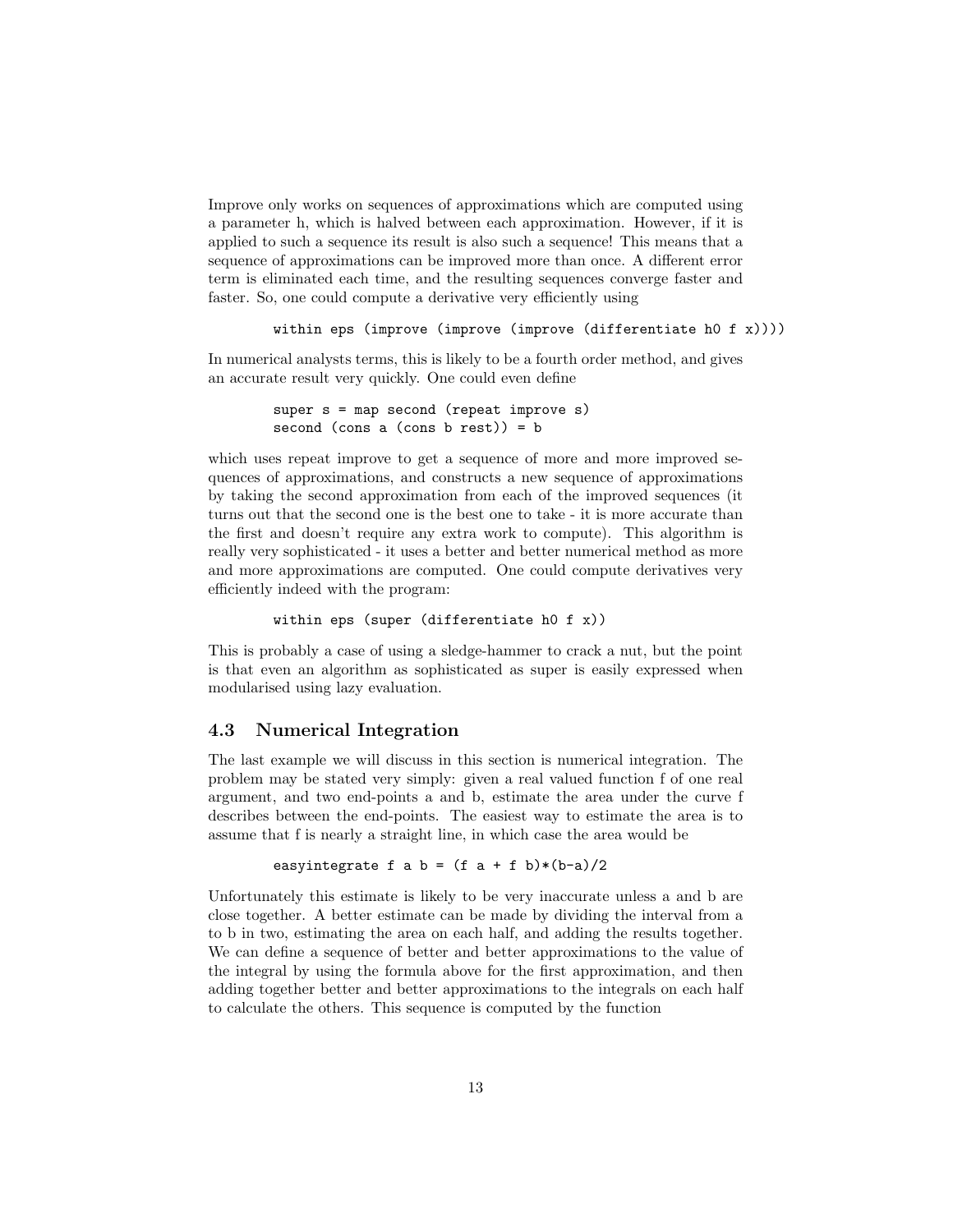```
integrate f a b = cons (easyintegrate f a b)
                       (map addpair (zip (integrate f a mid)
                                         (integrate f mid b)))
       where mid = (a+b)/2
```
Zip is another standard list-processing function. It takes two lists and returns a list of pairs, each pair consisting of corresponding elements of the two lists. Thus the first pair consists of the first element of the first list and the first element of the second, and so on. Zip can be defined by

zip (cons a s) (cons  $b$  t) = cons (pair a  $b$ ) (zip s t)

In integrate, zip computes a list of pairs of corresponding approximations to the integrals on the two sub-intervals, and map addpair adds the elements of the pairs together to give a list of approximations to the original integral.

Actually, this version of integrate is rather inefficient because it continually recomputes values of f. As written, easyintegrate evaluates f at a and at b, and then the recursive calls of integrate re-evaluate each of these. Also, (f mid) is evaluated in each recursive call. It is therefore preferable to use the following version which never recomputes a value of f.

```
integrate f a b = integ f a b (f a) (f b)
integ f a b fa fb = cons ((fa+fb)*(b-a)/2)(map addpair (zip (integ f a m fa fm)
                                           (integ f m b fm fb)))
       where m = (a+b)/2fm = f m
```
Integrate computes an infinite list of better and better approximations to the integral, just as differentiate did in the section above. One can therefore just write down integration routines that integrate to any required accuracy, as in

> within eps (integrate f a b) relative eps (integrate f a b)

This integration algorithm suffers from the same disadvantage as the first differentiation algorithm in the preceding sub-section - it converges rather slowly. Once again, it can be improved. The first approximation in the sequence is computed (by easyintegrate) using only two points, with a separation of b-a. The second approximation also uses the mid-point, so that the separation between neighbouring points is only (b-a)/2. The third approximation uses this method on each half-interval, so the separation between neighbouring points is only (b-a)/4. Clearly the separation between neighbouring points is halved between each approximation and the next. Taking this separation as "h", the sequence is a candidate for improvement using the "improve" function defined in the preceding section. Therefore we can now write down quickly converging sequences of approximations to integrals, for example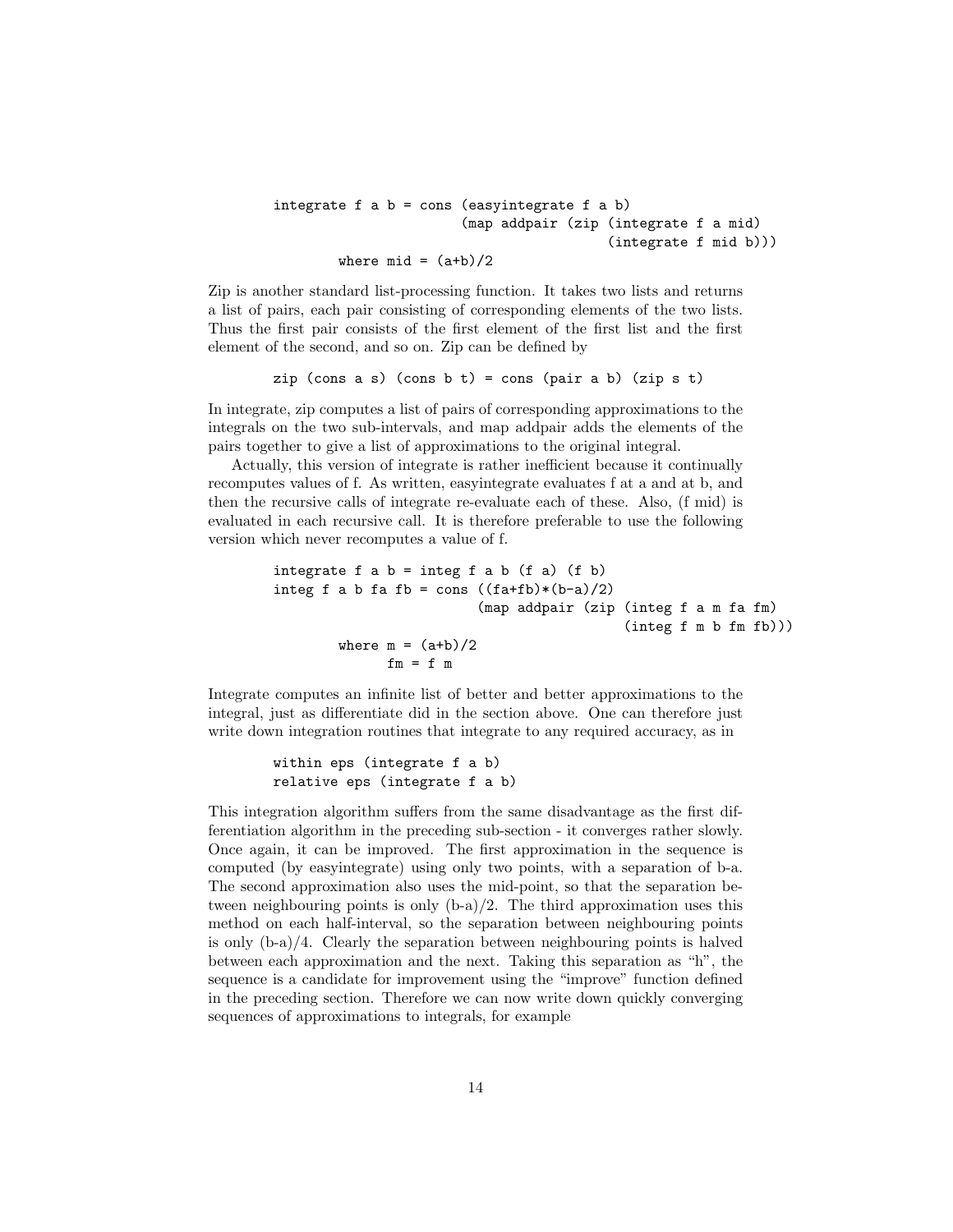```
super (integrate sin 0 4)
improve (integrate f 0 1)
where f(x) = 1/(1+x*x)
```
(This latter sequence is an eighth order method for computing pi/4. The second approximation, which requires only five evaluations of f to compute, is correct to five decimal places).

In this section we have taken a number of numerical algorithms and programmed them functionally, using lazy evaluation as glue to stick their parts together. Thanks to this, we were able to modularise them in new ways, into generally useful functions such as within, relative and improve. By combining these parts in various ways we programmed some quite good numerical algorithms very simply and easily.

### 5 An Example from Artificial Intelligence

We have argued that functional languages are powerful primarily because they provide two new kinds of glue: higher-order functions and lazy evaluation. In this section we take a larger example from Artificial Intelligence and show how it can be programmed quite simply using these two kinds of glue.

The example we choose is the alpha-beta "heuristic", an algorithm for estimating how good a position a game-player is in. The algorithm works by looking ahead to see how the game might develop, but avoids pursuing unprofitable lines.

Let game-positions be represented by objects of the type "position". This type will vary from game to game, and we assume nothing about it. There must be some way of knowing what moves can be made from a position: assume that there is a function

#### moves: position -> listof position

that takes a game-position as its argument and returns the list of all positions that can be reached from it in one move. Taking noughts and crosses (tic-tactoe) as an example,

| | X| | |X| | | -+-+- -+-+- -+-+- -+-+ moves | | = [ | | , | | , |X| ] -+-+- -+-+- -+-+- -+-+- | | | | | | | | | | O| | |O| -+-+- -+-+- -+-+ moves |X| = [ |X| , |X| ] -+-+- -+-+- -+-+- | | | | | |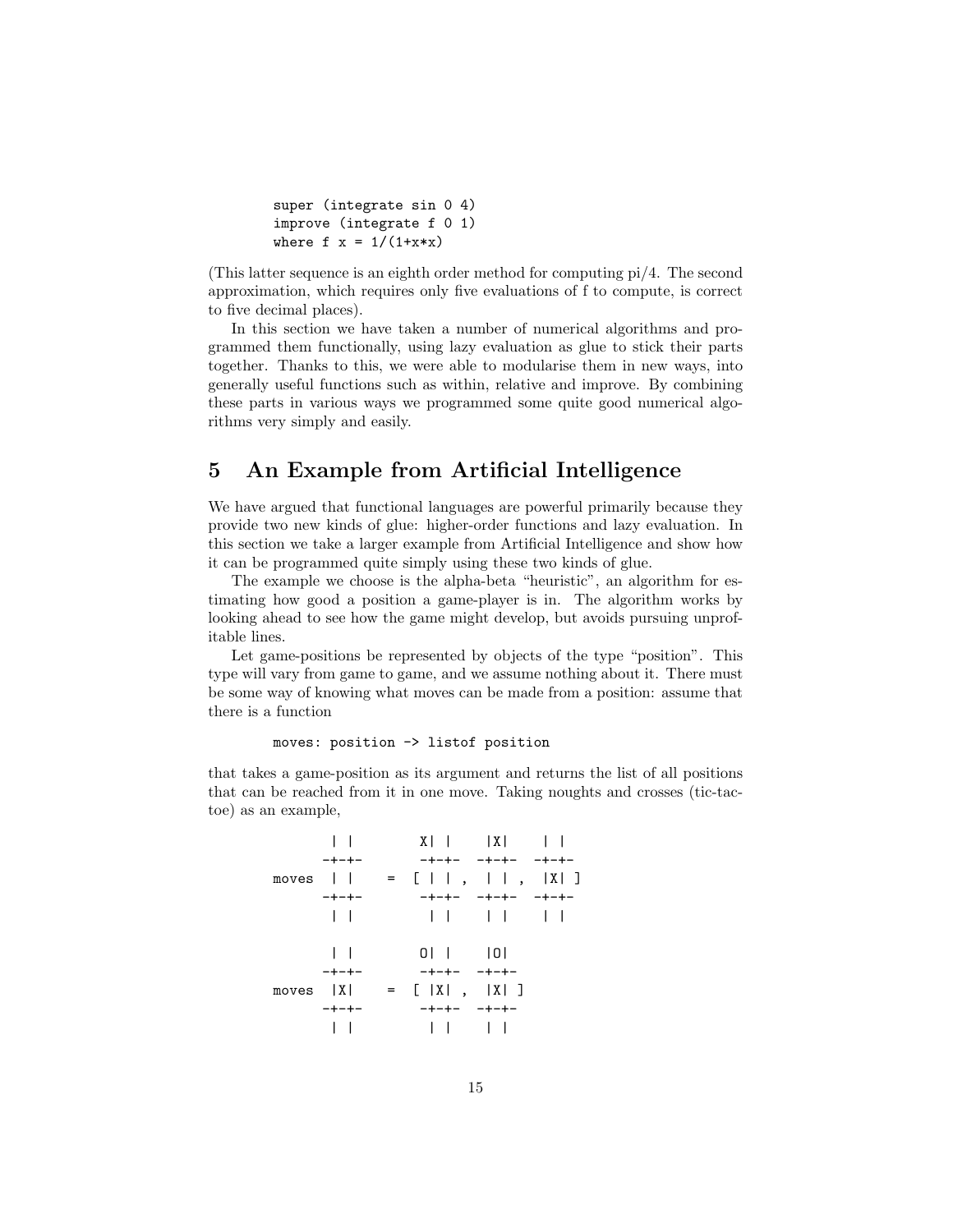This assumes that it is always possible to tell which player's turn it is from a position. In noughts and crosses this can be done by counting the noughts and crosses, in a game like chess one would have to include the information explicitly in the type "position".

Given the function moves, the first step is to build a game tree. This is a tree in which the nodes are labelled by positions, such that the children of a node are labelled with the positions that can be reached in one move from that node. That is, if a node is labelled with position p, then its children are labelled with the positions in (moves p). A game tree may very well be infinite, if it is possible for a game to go on for ever with neither side winning. Game trees are exactly like the trees we discussed in section 2 - each node has a label (the position it represents) and a list of subnodes. We can therefore use the same datatype to represent them.

A game tree is built by repeated applications of moves. Starting from the root position, moves is used to generate the labels for the sub-trees of the root. Moves is then used again to generate the sub-trees of the sub-trees and so on. This pattern of recursion can be expressed as a higher-order function,

### reptree f a = node a (map (reptree f) (f a))

Using this function another can be defined which constructs a game tree from a particular position

### gametree p = reptree moves p

For an example, look at figure 1. The higher-order function used here (reptree) is analogous to the function repeat used to construct infinite lists in the preceding section.

The alpha-beta algorithm looks ahead from a given position to see whether the game will develop favourably or unfavourably, but in order to do so it must be able to make a rough estimate of the value of a position without looking ahead. This "static evaluation" must be used at the limit of the look-ahead, and may be used to guide the algorithm earlier. The result of the static evaluation is a measure of the promise of a position from the computer's point of view (assuming that the computer is playing the game against a human opponent). The larger the result, the better the position for the computer. The smaller the result, the worse the position. The simplest such function would return (say) +1 for positions where the computer has already won, -1 for positions where the computer has already lost, and 0 otherwise. In reality, the static evaluation function measures various things that make a position "look good", for example material advantage and control of the centre in chess. Assume that we have such a function,

#### static: position -> number

Since a game-tree is a (treeof position), it can be converted into a (treeof number) by the function (maptree static), which statically evaluates all the positions in the tree (which may be infinitely many). This uses the function maptree defined in section 2.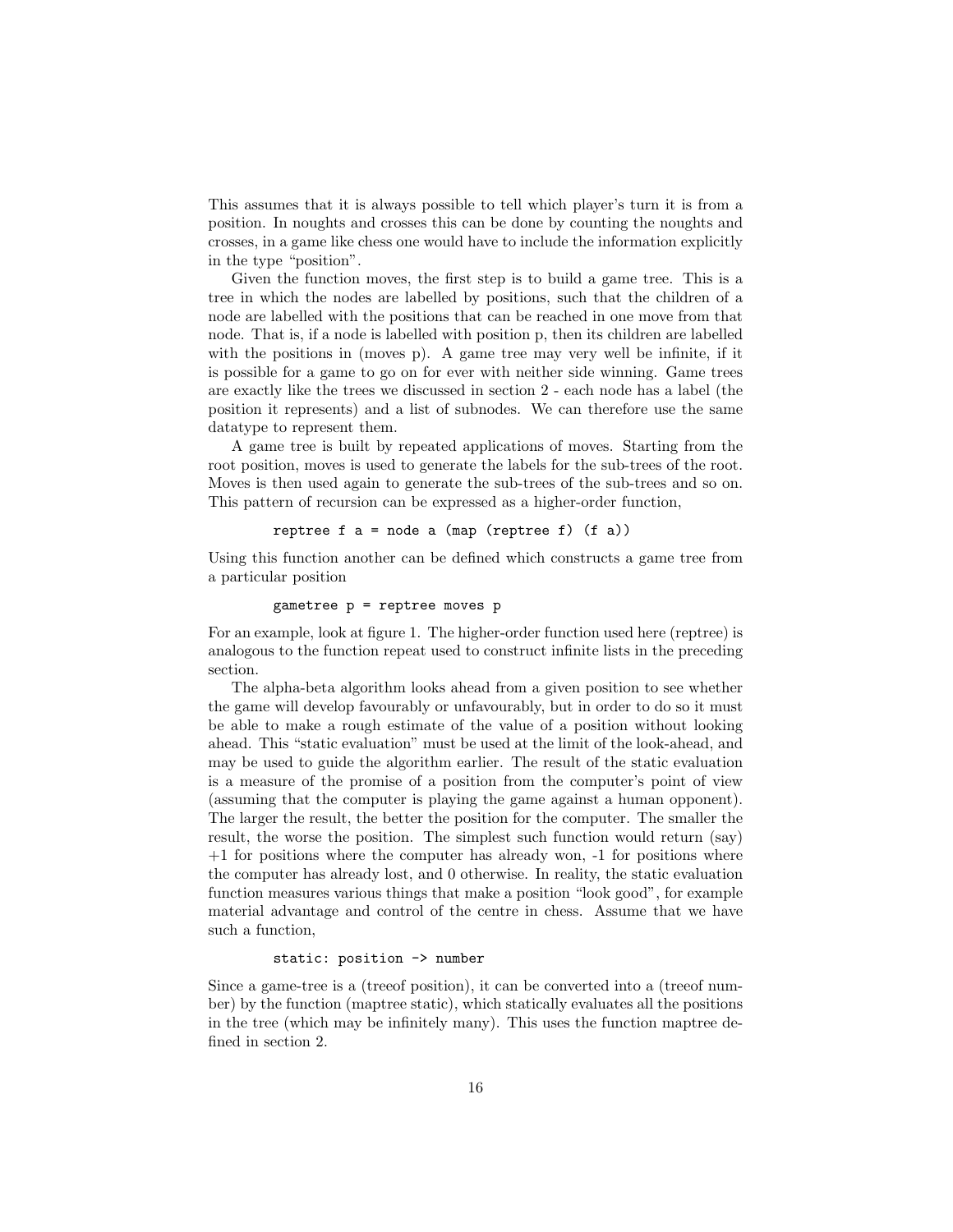

Figure 1: An Example of a Game-Tree.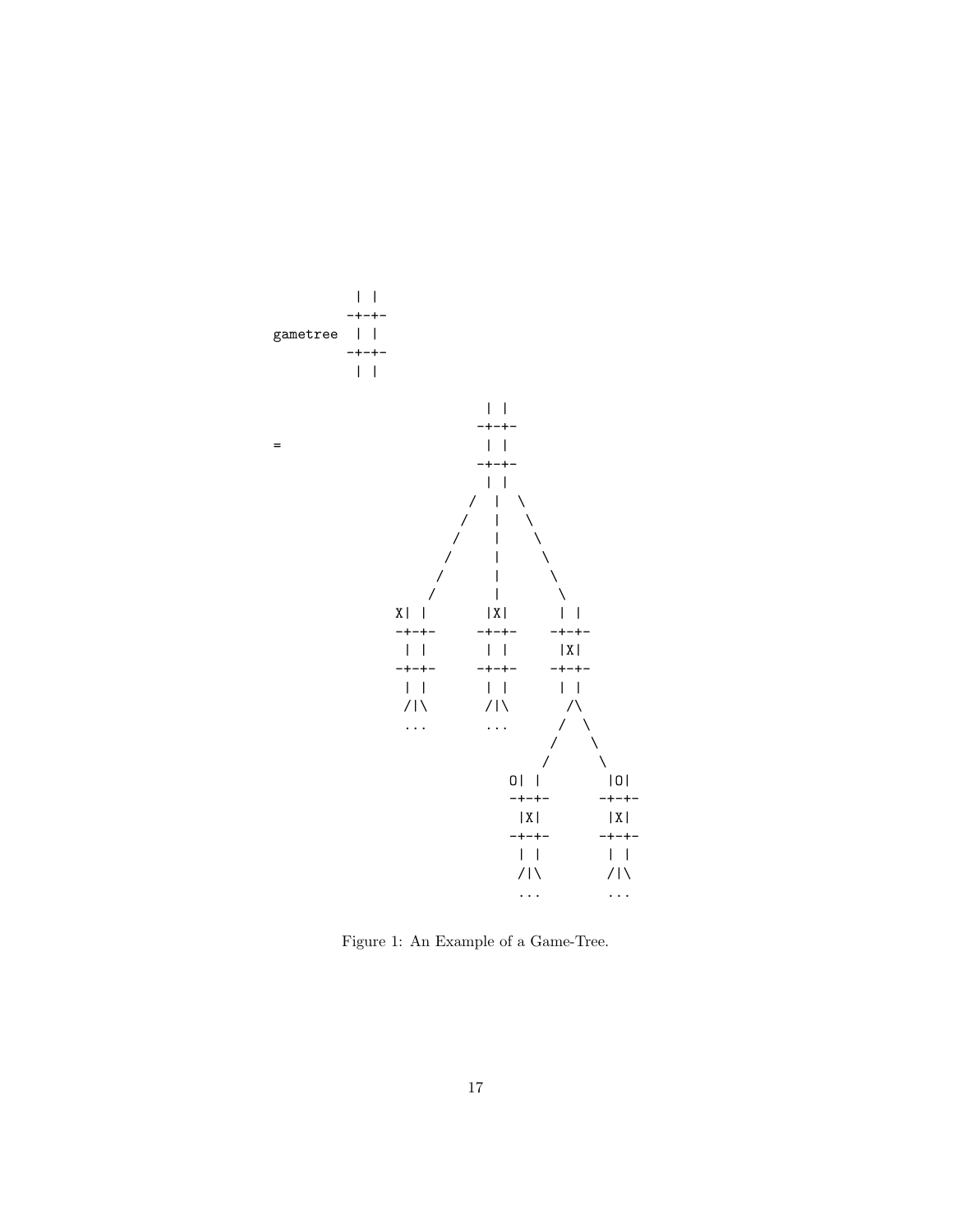Given such a tree of static evaluations, what is the true value of the positions in it? In particular, what value should be ascribed to the root position? Not its static value, since this is only a rough guess. The value ascribed to a node must be determined from the true values of its subnodes. This can be done by assuming that each player makes the best moves he can. Remembering that a high value means a good position for the computer, it is clear that when it is the computer's move from any position, it will choose the move leading to the sub-node with the maximum true value. Similarly, the opponent will choose the move leading to the sub-node with the minimum true value. Assuming that the computer and its opponent alternate turns, the true value of a node is computed by the function maximise if it is the computer's turn and minimise if it is not:

```
maximise (node n sub) = max (map minimise sub)
minimise (node n sub) = min (map maximise sub)
```
Here max and min are functions on lists of numbers that return the maximum and minimum of the list respectively. These definitions are not complete because they recurse for ever - there is no base case. We must define the value of a node with no successors, and we take it to be the static evaluation of the node (its label). Therefore the static evaluation is used when either player has already won, or at the limit of look-ahead. The complete definitions of maximise and minimise are

```
maximise (node n nil) = n
maximise (node n sub) = max (map minimise sub)
minimise (node n nil) = n
minimise (node n sub) = min (map maximise sub)
```
One could almost write down a function at this stage that would take a position and return its true value. This would be:

evaluate = maximise . maptree static . gametree

There are two problems with this definition. First of all, it doesn't work for infinite trees. Maximise keeps on recursing until it finds a node with no subtrees - an end to the tree. If there is no end then maximise will return no result. The second problem is related - even finite game trees (like the one for noughts and crosses) can be very large indeed. It is unrealistic to try to evaluate the whole of the game tree - the search must be limited to the next few moves. This can be done by pruning the tree to a fixed depth,

> prune 0 (node a x) = node a nil prune n (node a  $x$ ) = node a (map (prune  $(n-1)$ ) x)

(prune n) takes a tree and "cuts off" all nodes further than n from the root. If a game tree is pruned it forces maximise to use the static evaluation for nodes at depth n, instead of recursing further. Evaluate can therefore be defined by

evaluate = maximise . maptree static . prune 5 . gametree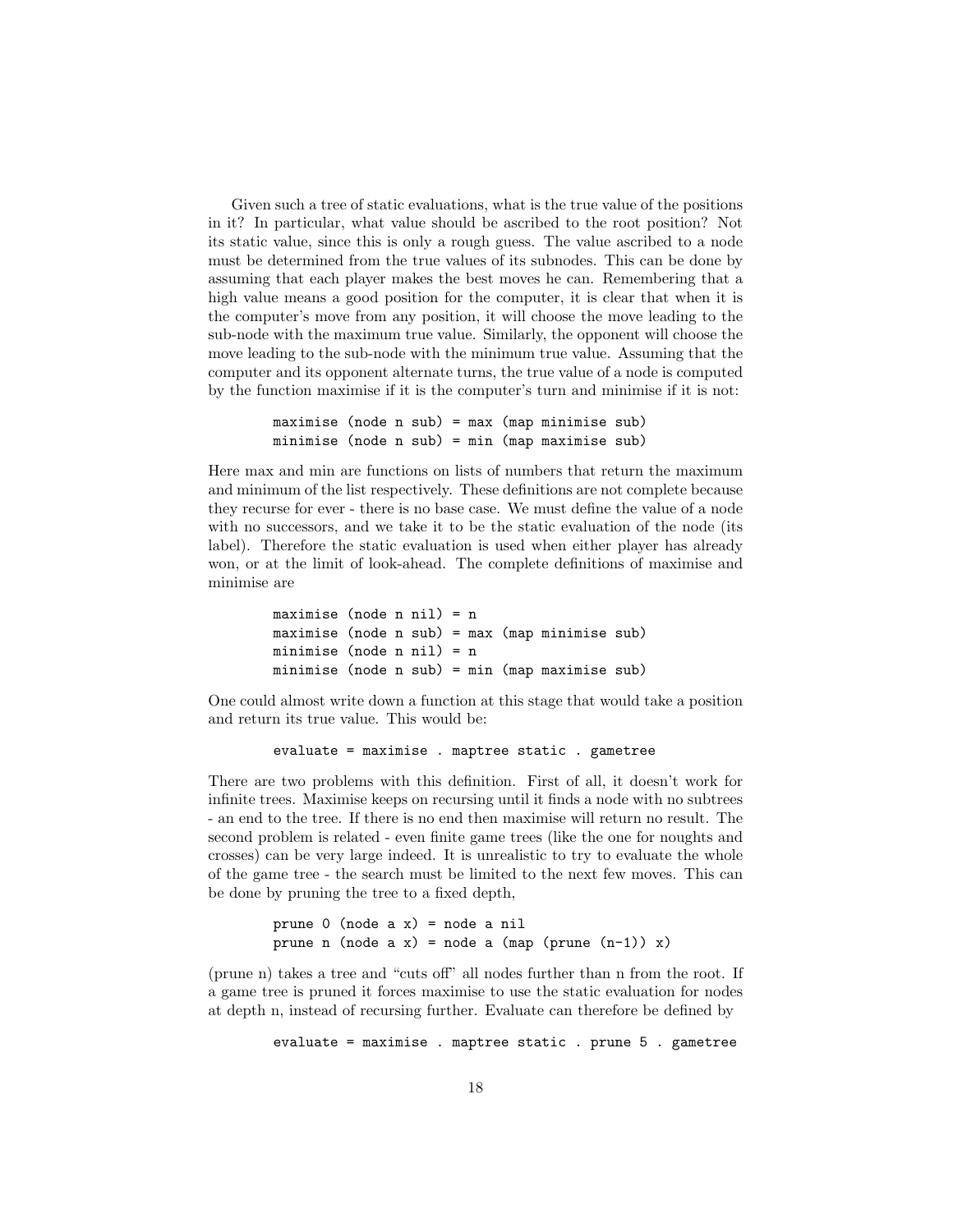which looks (say) 5 moves ahead.

Already in this development we have used higher-order functions and lazy evaluation. Higher order functions reptree and maptree allow us to construct and manipulate game trees with ease. More importantly, lazy evaluation permits us to modularise evaluate in this way. Since gametree has a potentially infinite result, this program would never terminate without lazy evaluation. Instead of writing

#### prune 5 . gametree

we would have to fold these two functions together into one which only constructed the first five levels of the tree. Worse, even the first five levels may be too large to be held in memory at one time. In the program we have written, the function

#### maptree static . prune 5 . gametree

only constructs parts of the tree as maximise requires them. Since each part can be thrown away (reclaimed by the garbage collector) as soon as maximise has finished with it, the whole tree is never resident in memory. Only a small part of the tree is stored at a time. The lazy program is therefore efficient. Since this efficiency depends on an interaction between maximise (the last function in the chain of compositions) and gametree (the first), it could only be achieved without lazy evaluation by folding all the functions in the chain together into one big one. This is a drastic reduction in modularity, but it is what is usually done. We can make improvements to this evaluation algorithm by tinkering with each part: this is relatively easy. A conventional programmer must modify the entire program as a unit, which is much harder.

So far we have only described simple minimaxing. The heart of the alphabeta algorithm is the observation that one can often compute the value of maximise or minimise without looking at the whole tree. Consider the tree:



Strangely enough, it is unnecessary to know the value of the question mark in order to evaluate the tree. The left minimum evaluates to 1, but the right minimum clearly evaluates to something less than or equal to 0. Therefore the maximum of the two minima must be 1. This observation can be generalised and built into maximise and minimise.

The first step is to separate maximise into an application of max to a list of numbers; that is, we decompose maximise as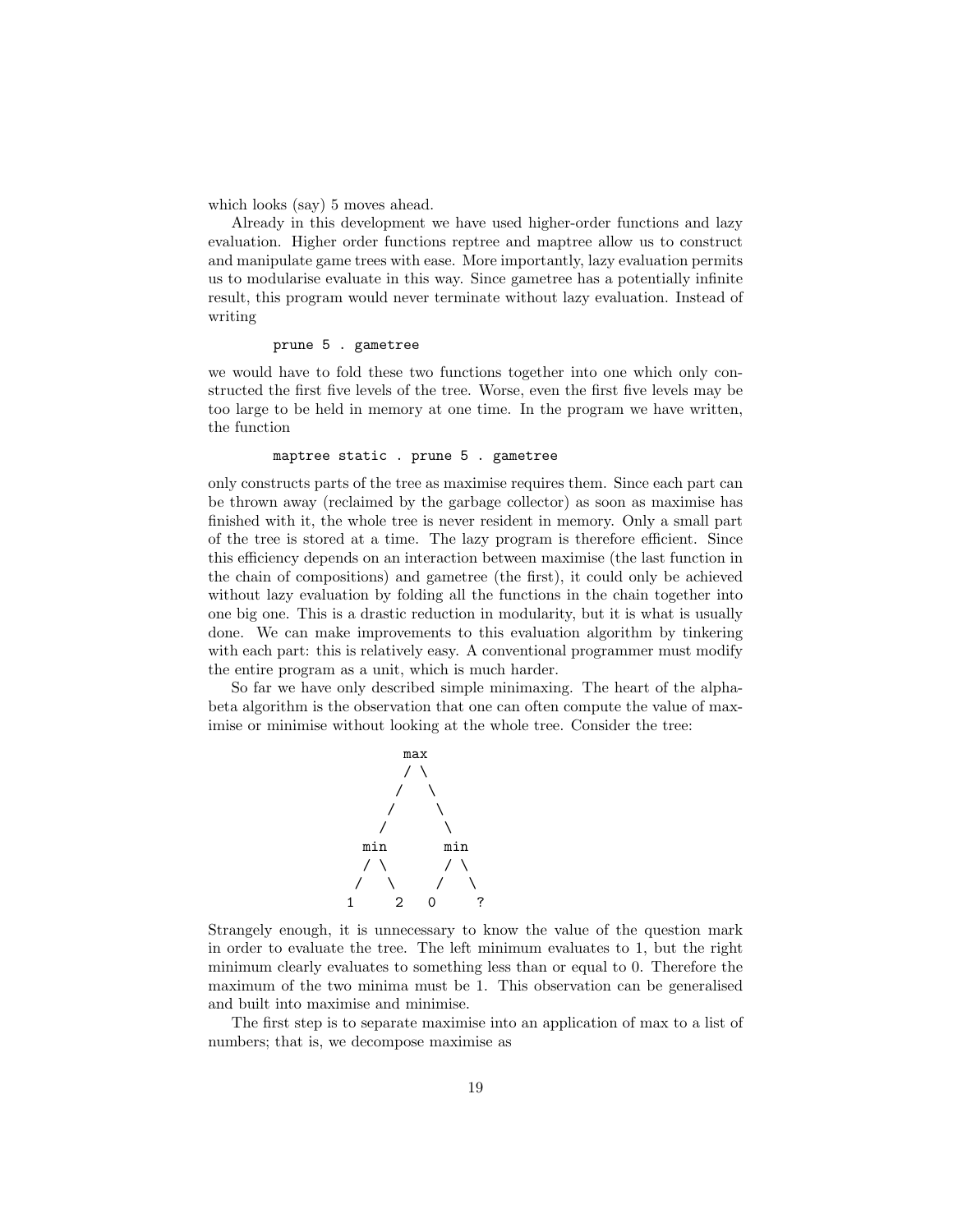maximise = max . maximise'

(Minimise is decomposed in a similar way. Since minimise and maximise are entirely symmetrical we shall discuss maximise and assume that minimise is treated similarly). Once decomposed in this way, maximise can use minimise' rather than minimise itself, to discover which numbers minimise would take the minimum of. It may then be able to discard some of the numbers without looking at them. Thanks to lazy evaluation, if maximise doesn't look at all of the list of numbers, some of them will not be computed, with a potential saving in computer time.

It is easy to "factor out" max from the definition of maximise, giving

```
maximise' (node n nil) = cons n nil
maximise' (node n l) = map minimise l
                     = map (min . minimise') l
                     = map min (map minimise' l)
                     = mapmin (map minimise' l)
where mapmin = map min
```
Since minimise' returns a list of numbers, the minimum of which is the result of minimise, (map minimise' l) returns a list of lists of numbers. Maximise' should return a list of the minima of those lists. However, only the maximum of this list matters. We shall define a new version of mapmin which omits the minima of lists whose minimum doesn't matter.

> mapmin (cons nums rest) = = cons (min nums) (omit (min nums) rest)

The function omit is passed a "potential maximum" - the largest minimum seen so far - and omits any minima which are less than this.

```
omit pot nil = nil
omit pot (cons nums rest) =
      = omit pot rest, if minleq nums pot
      = cons (min nums) (omit (min nums) rest), otherwise
```
Minleq takes a list of numbers and a potential maximum, and returns true if the minimum of the list of numbers is less than or equal to the potential maximum. To do this, it does not need to look at all the list! If there is any element in the list less than or equal to the potential maximum, then the minimum of the list is sure to be. All elements after this particular one are irrelevant - they are like the question mark in the example above. Therefore minleq can be defined by

```
minleq nil pot = false
minleq (cons num rest) pot = true, if num <= pot
                         = minleq rest pot, otherwise
```
Having defined maximise' and minimise' in this way it is simple to write a new evaluator: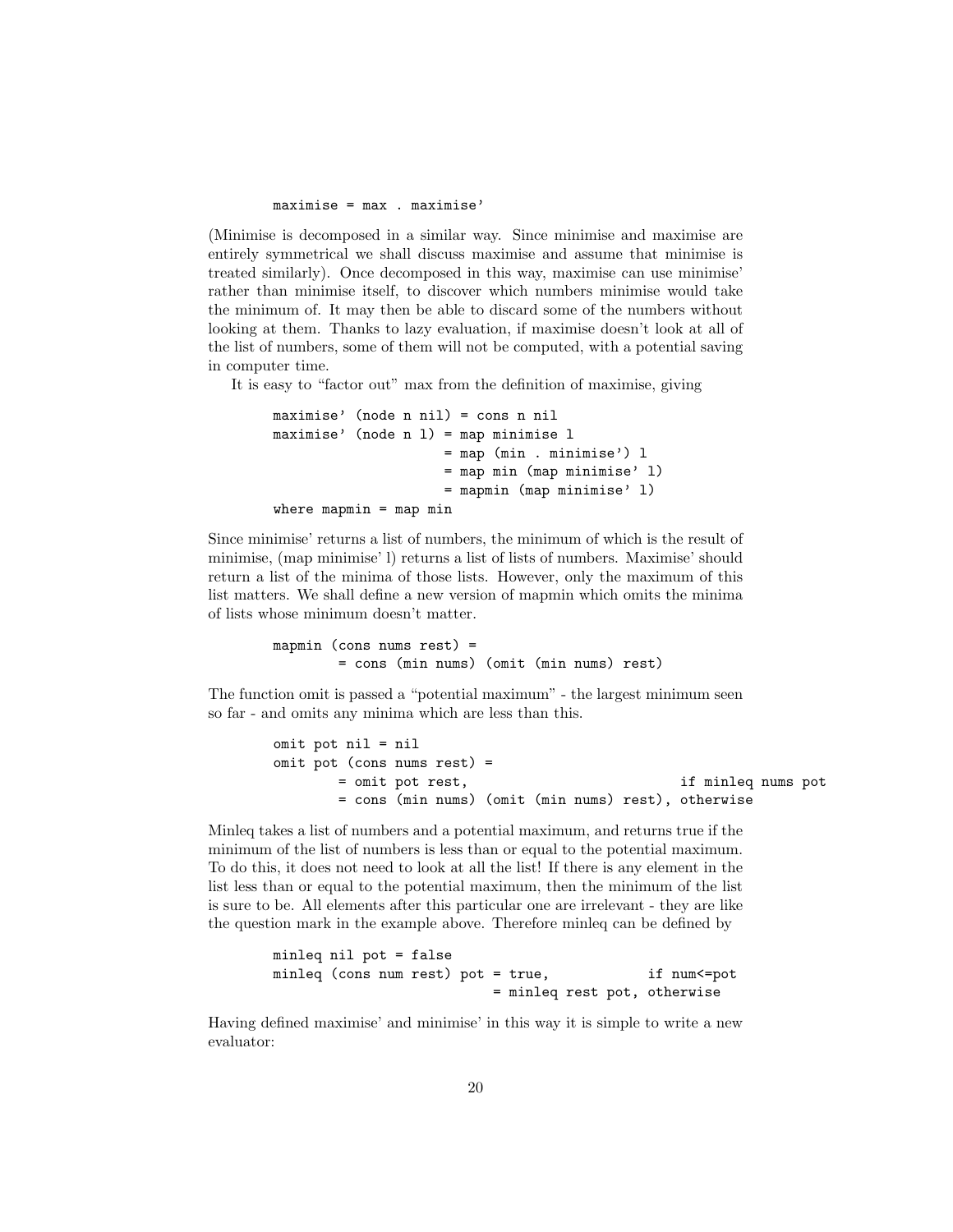Thanks to lazy evaluation, the fact that maximise' looks at less of the tree means that the whole program runs more efficiently, just as the fact that prune looks at only part of an infinite tree enables the program to terminate. The optimisations in maximise', although fairly simple, can have a dramatic effect on the speed of evaluation, and so can allow the evaluator to look further ahead.

Other optimisations can be made to the evaluator. For example, the alphabeta algorithm just described works best if the best moves are considered first, since if one has found a very good move then there is no need to consider worse moves, other than to demonstrate that the opponent has at least one good reply to them. One might therefore wish to sort the sub-trees at each node, putting those with the highest values first when it is the computer's move, and those with the lowest values first when it is not. This can be done with the function

```
highfirst (node n sub) = node n (sort higher (map lowfirst sub))
lowfirst (node n sub) = node n (sort (not.higher) (map highfirst sub))
higher (node n1 sub1) (node n2 sub2) = n1>n2
```
where sort is a general purpose sorting function. The evaluator would now be defined by

```
evaluate = max . maximise' . highfirst . maptree static .
                prune 8 . gametree
```
One might regard it as sufficient to consider only the three best moves for the computer or the opponent, in order to restrict the search. To program this, it is only necessary to replace highfirst with (taketree 3 . highfirst), where

```
taketree n = redtree (nodett n) cons nil
nodett n label sub = node label (take n sub)
```
Taketree replaces all the nodes in a tree with nodes with at most n subnodes, using the function (take n) which returns the first n elements of a list (or fewer if the list is shorter than n).

Another improvement is to refine the pruning. The program above looks ahead a fixed depth even if the position is very dynamic - it may decide to look no further than a position in which the queen is threated in chess, for example. It is usual to define certain "dynamic" positions and not to allow look-ahead to stop in one of these. Assuming a function "dynamic" that recognises such positions, we need only add one equation to prune to do this:

> prune 0 (node pos sub) = node pos (map (prune 0) sub), if dynamic pos

Making such changes is easy in a program as modular as this one. As we remarked above, since the program depends crucially for its efficiency on an interaction between maximise, the last function in the chain, and gametree, the first, it can only be written as a monolithic program without lazy evaluation. Such a program is hard to write, hard to modify, and very hard to understand.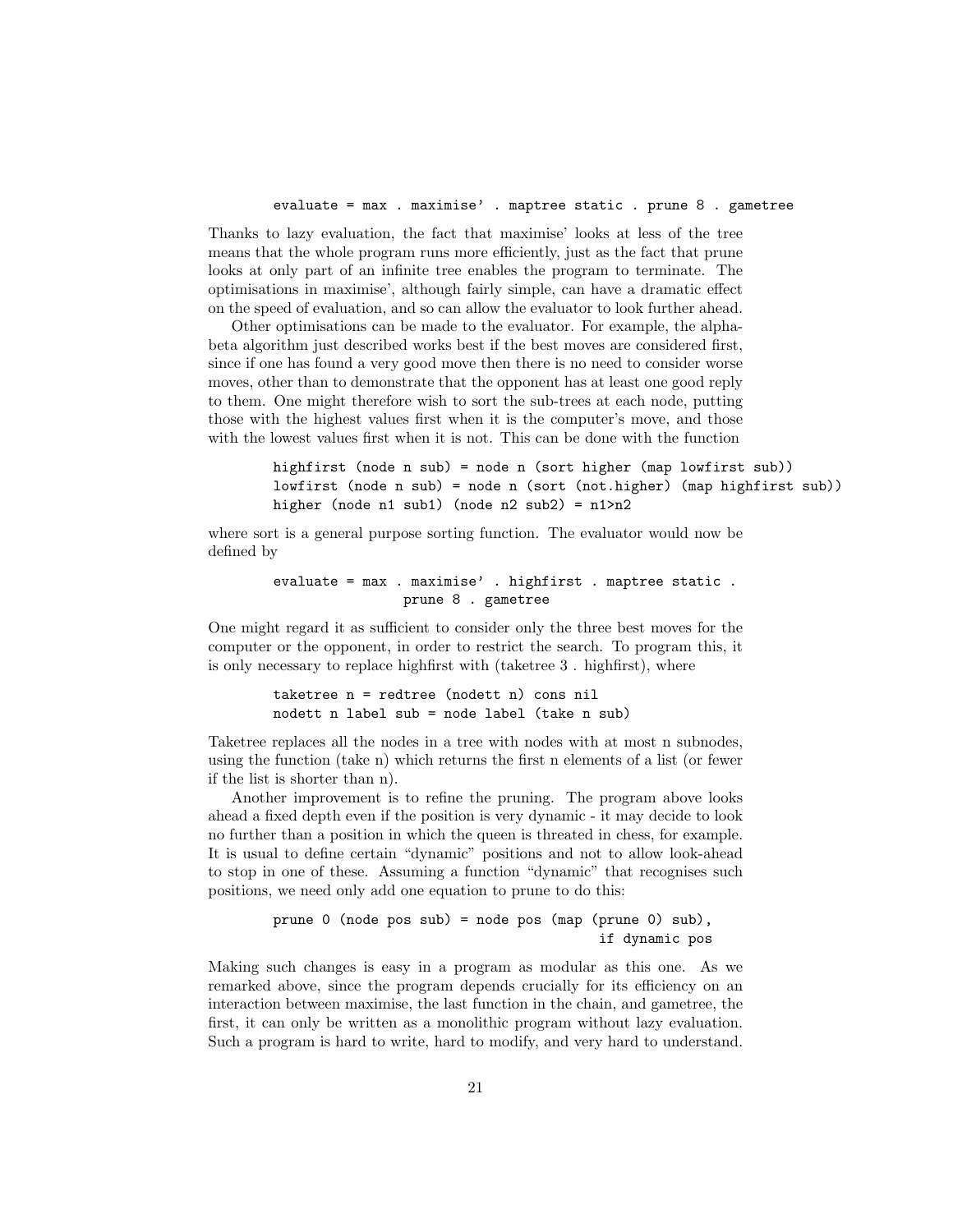## 6 Conclusion

In this paper, we've argued that modularity is the key to successful programming. Languages which aim to improve productivity must support modular programming well. But new scope rules and mechanisms for separate compilation are not enough - modularity means more than modules. Our ability to decompose a problem into parts depends directly on our ability to glue solutions together. To assist modular programming, a language must provide good glue. Functional programming languages provide two new kinds of glue - higher-order functions and lazy evaluation. Using these glues one can modularise programs in new and exciting ways, and we've shown many examples of this. Smaller and more general modules can be re-used more widely, easing subsequent programming. This explains why functional programs are so much smaller and easier to write than conventional ones. It also provides a target for functional programmers to aim at. If any part of a program is messy or complicated, the programmer should attempt to modularise it and to generalise the parts. He should expect to use higher-order functions and lazy evaluation as his tools for doing this.

Of course, we are not the first to point out the power and elegance of higherorder functions and lazy evaluation. For example, Turner shows how both can be used to great advantage in a program for generating chemical structures [Tur81]. Abelson and Sussman stress that streams (lazy lists) are a powerful tool for structuring programs [AS86]. Henderson has used streams to structure functional operating systems [P.H82]. The main contribution of this paper is to assert that better modularity alone is the key to the power of functional languages.

It is also relevant to the present controversy over lazy evaluation. Some believe that functional languages should be lazy, others believe they should not. Some compromise and provide only lazy lists, with a special syntax for constructing them (as, for example, in SCHEME [AS86]). This paper provides further evidence that lazy evaluation is too important to be relegated to secondclass citizenship. It is perhaps the most powerful glue functional programmers possess. One should not obstruct access to such a vital tool.

## Acknowledgements

This paper owes much to many conversations with Phil Wadler and Richard Bird in the Programming Research Group at Oxford. Magnus Bondesson at Chalmers University, Goteborg pointed out a serious error in an earlier version of one of the numerical algorithms, and thereby prompted development of many of the others. This work was carried out with the support of a Research Fellowship from the UK Science and Engineering Research Council.